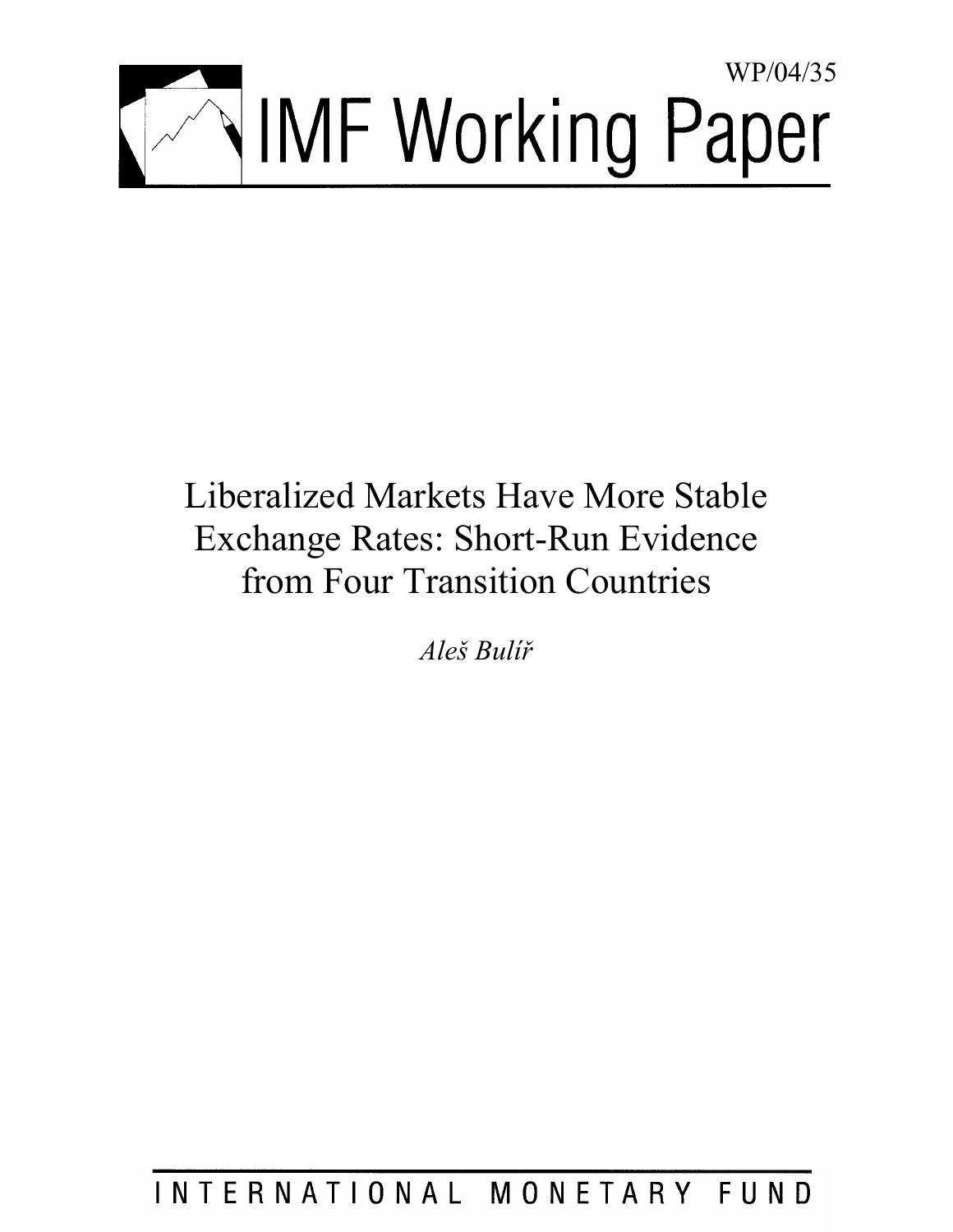© 2004 International Monetary Fund WP/04/35

#### **IMF Working Paper**

Policy Development and Review Department

### **Liberalized Markets Have More Stable Exchange Rates: Short-Run Evidence from Four Transition Countries**

Prepared by Aleš Bulíř $<sup>1</sup>$ </sup>

Authorized for distribution by Timothy Lane

February 2004

**Abstract**

#### **This Working Paper should not be reported as representing the views of the IMF.** The views expressed in this Working Paper are those of the author(s) and do not necessarily represent those of the IMF or IMF policy. Working Papers describe research in progress by the author(s) and are published to elicit comments and to further debate.

The paper looks at the hypothesis that financial market liberalization can create a basis for more stable exchange rates, as deviations of exchange rates from equilibrium levels bring forth stabilizing flows of liquidity. This hypothesis suggests that opening financial markets militates in favor of exchange rate flexibility by increasing the viability of a floating regime, as well as making it more difficult to maintain a peg. The paper examines this hypothesis in a sample of four transition economies and finds that exchange rates tend to return faster to their Hodrick-Prescott-based values where markets are liberalized. The results suggest that early and successful foreign exchange liberalization pays off in terms of depth of the market and, hence, faster adjustment of exchange rate to shocks. Moreover, it implies that central banks should not be overly concerned with short-run volatility of their national exchange rates.

JEL Classification Numbers: F31, F33, C32

Keywords: Exchange rate, endogenous liquidity, error-correction mechanism, nonlinearity

Author's E-Mail Address: abulir@imf.org

 $1$  This work was undertaken while the author was on sabbatical leave at the Research Department of the Czech National Bank. The paper benefited from comments by Josef Arlt, Bergljot Barkbu, Alexis Derviz, Bob Flood, Tomáš Holub, Miroslav Hrnčíř, Kornélia Krajnyák, Tomáš Kvapil, Tim Lane, Leslie Lipschitz, Martin Mandel, Alex Mourmouras, Katka Šmídková, István Szekély, participants at the 55th IAEA conference, and seminar participants at the Prague University of Economics, Czech National Bank, and International Monetary Fund.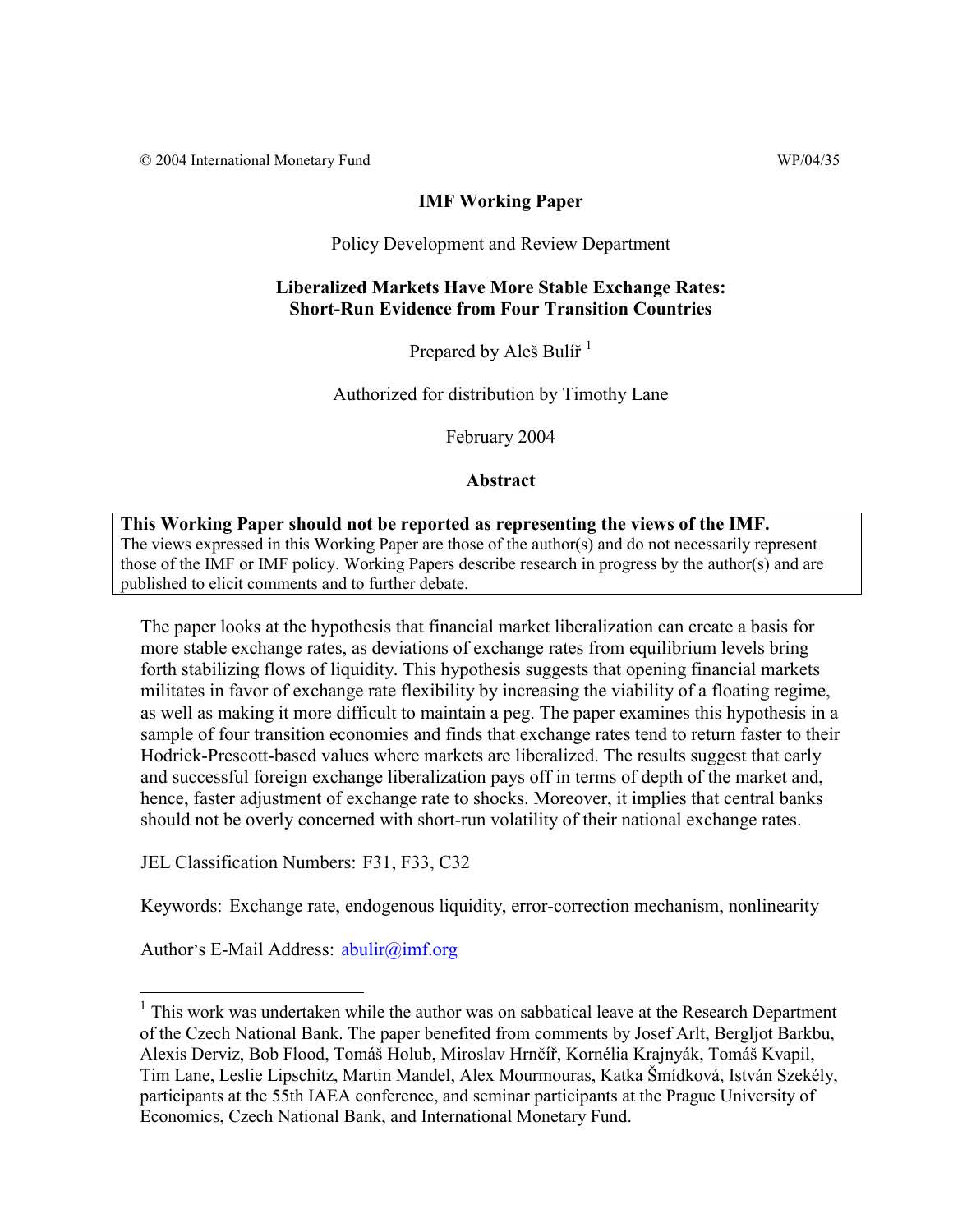| Contents                                                                                                                                                              | Page |
|-----------------------------------------------------------------------------------------------------------------------------------------------------------------------|------|
|                                                                                                                                                                       |      |
|                                                                                                                                                                       |      |
|                                                                                                                                                                       |      |
|                                                                                                                                                                       |      |
|                                                                                                                                                                       |      |
|                                                                                                                                                                       |      |
|                                                                                                                                                                       |      |
|                                                                                                                                                                       |      |
|                                                                                                                                                                       |      |
|                                                                                                                                                                       |      |
|                                                                                                                                                                       |      |
|                                                                                                                                                                       |      |
|                                                                                                                                                                       |      |
|                                                                                                                                                                       |      |
| <b>Text Tables</b>                                                                                                                                                    |      |
| 1. Exchange Rate Regimes and Capital Account Developments in Selected                                                                                                 |      |
| Countries, 1991-2002                                                                                                                                                  |      |
| 2. Dollar and Euro Exchange Rate Daily Returns: Sample Moments and Kurtosis                                                                                           |      |
|                                                                                                                                                                       |      |
|                                                                                                                                                                       |      |
|                                                                                                                                                                       |      |
|                                                                                                                                                                       |      |
|                                                                                                                                                                       |      |
| Figures                                                                                                                                                               |      |
|                                                                                                                                                                       |      |
| 2. Average Daily Foreign Exchange Turnover and Monthly Foreign Exchange                                                                                               |      |
| Interventions, 1997-2002                                                                                                                                              |      |
| 3. The Czech Republic, Hungary, Poland, and the Slovak Republic: Daily U.S. Dollar                                                                                    |      |
| and Euro Exchange Rates and the Hodrick–Prescott Filter, May 1998–December 200214                                                                                     |      |
| 4. The Czech Republic, Hungary, Poland, and the Slovak Republic: Daily U.S. Dollar<br>and Euro Exchange Rate Returns and Deviations from the Hodrick-Prescott Filter, |      |
|                                                                                                                                                                       |      |
|                                                                                                                                                                       |      |
|                                                                                                                                                                       |      |
|                                                                                                                                                                       |      |
|                                                                                                                                                                       |      |
|                                                                                                                                                                       |      |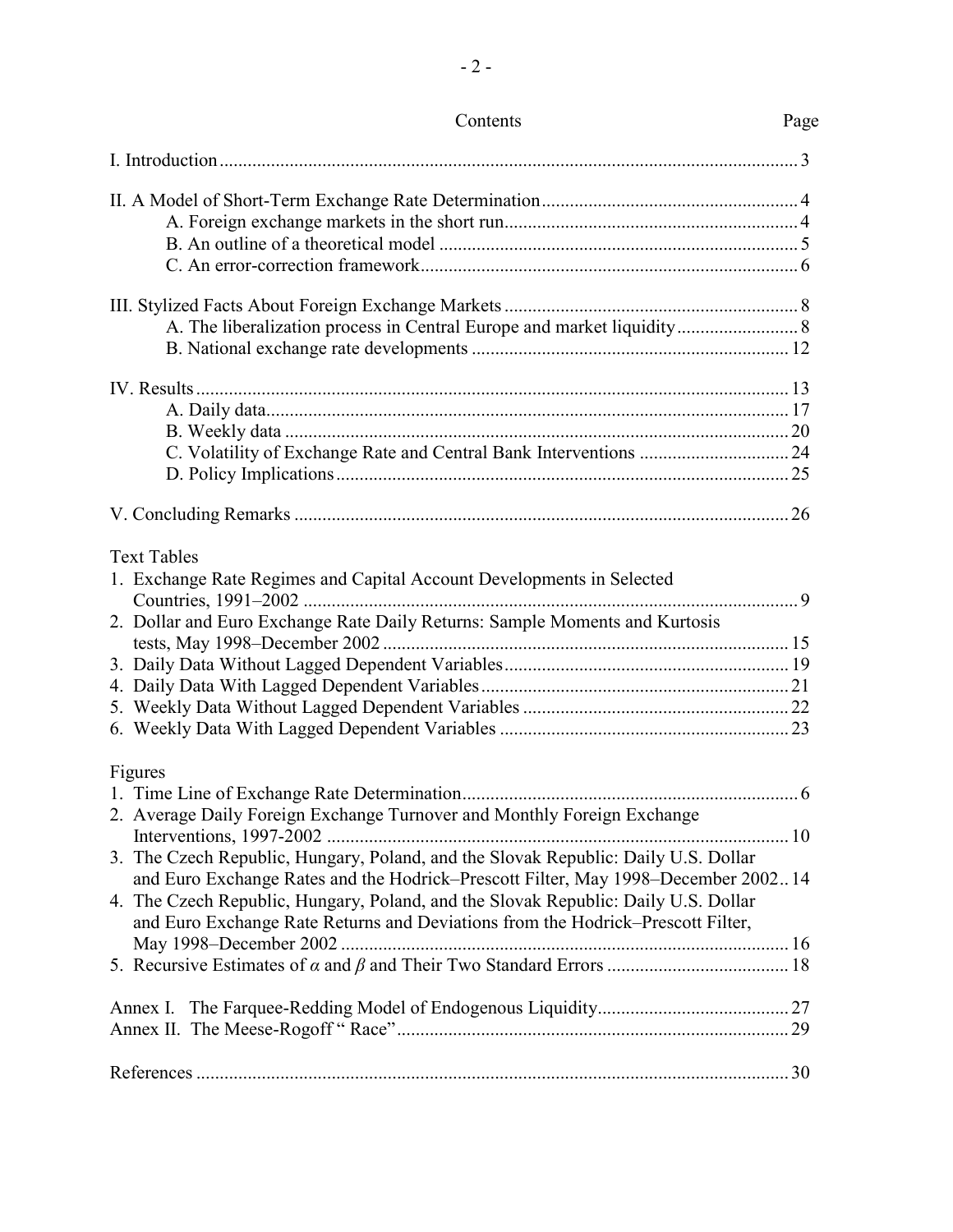### **I. INTRODUCTION**

This paper examines the hypothesis that financial market liberalization can create a basis for more stable exchange rates, as deviations of exchange rates from equilibrium levels, defined here at the Hodrick-Prescott filter, bring forth stabilizing flows of liquidity. This "endogenous liquidity" hypothesis is relevant in the context of the gradual switch from pegs to floats in Central European countries—both to the extent that pegs are more difficult to maintain in liquid markets that respond quickly to participants' changing perceptions and to the extent that such markets create more favorable conditions for a market-determined exchange rate.

Models of foreign exchange markets with endogenously provided liquidity assume that large deviations from longer-term pricing levels attract marginal liquidity into the market, which in turn speeds up the market's return toward its trend-based value (Sarno, 2003). Hence, markets with a large number of informational traders or with deep order books ought to have smaller and shorter deviations of the exchange rate from trend. The fact that endogenous liquidity (the client order flow) can affect market exchange rates is well known, and Faruqee and Redding (1999); Evans and Lyons (2002); Bacchetta and van Wincoop (2003); and Derviz (2003) present theoretical models of endogenous liquidity and foreign exchange microstructure that capture this impact. Empirically, the liquidity effect has been shown by Faruqee and Redding (1999) on a sample of G-7 currencies, and the order flow effect by Evans and Lyons (2002).

We tested the endogenous liquidity hypothesis using daily and weekly exchange rate data for the U.S. dollar and euro against the Czech and Slovak korunas, Hungarian forint, and Polish zloty for the relatively tranquil 1998–2002 period. First, we examined the statistical properties of the series and found excess kurtosis present in the exchange rate returns. Second, we identified transitory movements and trends in the data using the Hodrick–Prescott filter. Finally, we tested the speed-ofadjustment hypothesis within an error-correction framework, finding results comparable to those of Faruqee and Redding (1999).

The results are broadly supportive of the endogenous liquidity hypothesis as the effects of endogenous liquidity are comparable to those of the random walk in exchange rate determination. The results also suggest that early foreign-exchange market and financial-account liberalization might explain the resulting faster-than-average adjustment of some national currencies to short-term deviations from the trend, even if the trend itself may reflect prolonged misalignment. Liberalized and comparatively large markets, such as the Czech Republic, are likely to be more stable than those that are smaller, such as the Slovak Republic, or less fully liberalized ones, such as Hungary in the late 1990s.

Other results indicate that the speed of adjustment of national exchange rates is typically faster vis-à-vis the euro as opposed to the dollar, an intuitive consequence of the region's link to the euro area. These results also seem to be in line with the finding that volatility of exchange rates in the region appears to be only loosely related to the national exchange rate arrangements (Darvas and Szapáry, 2000; Wickham, 2002). In addition, our results imply that central banks should not be overly concerned with short-run volatility of their national exchange rates, given the self-correcting tendencies.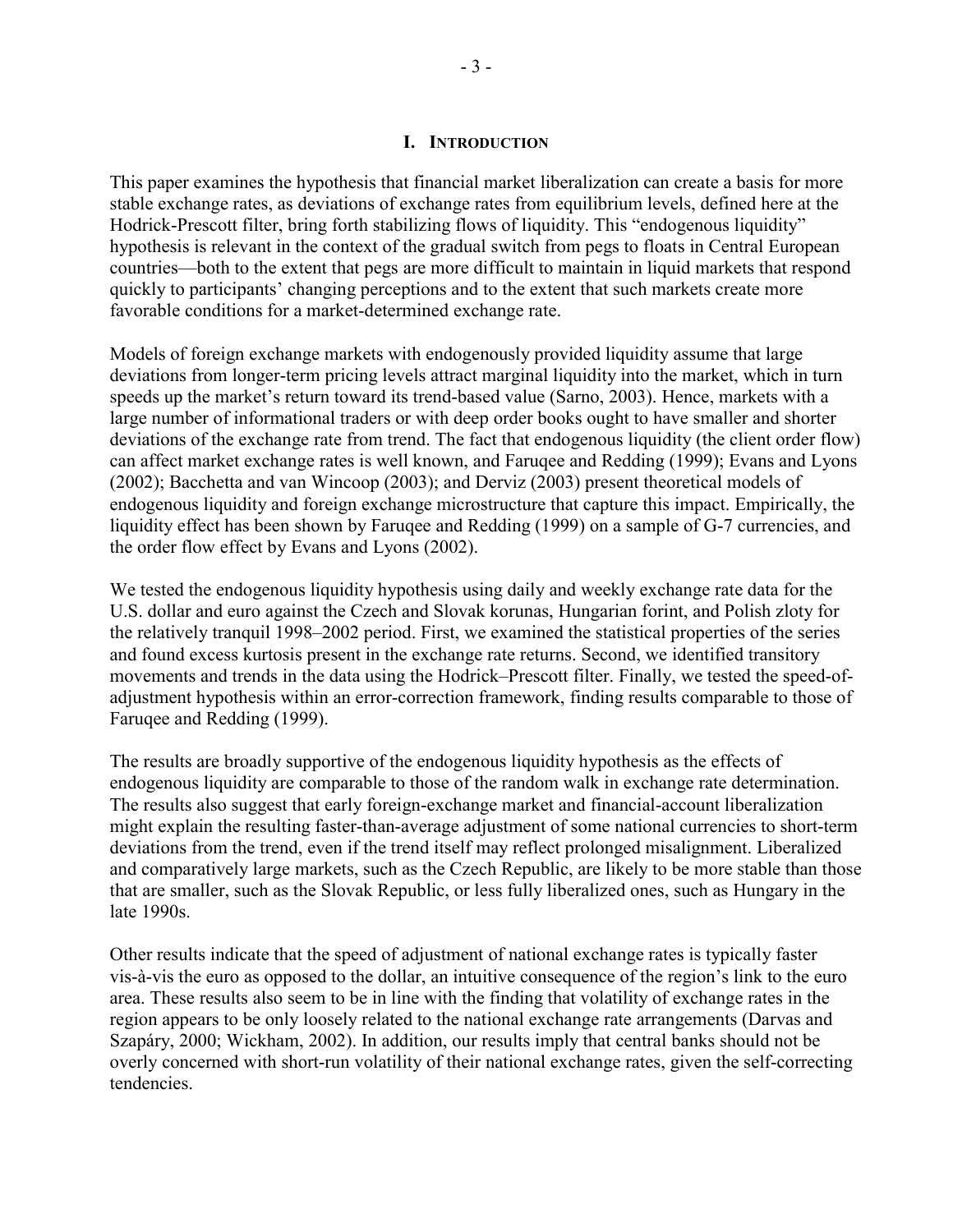The paper is organized as follows. After discussing the model and stylized facts, we examine the data properties and outline the empirical techniques. In the following section we present our results. The final section concludes.

# **II. A MODEL OF SHORT-TERM EXCHANGE RATE DETERMINATION**

Macroeconomists have long observed that exchange rates—both in nominal and real terms—are more volatile than would seem to be justified by conventional macroeconomic models and that the models' short-term explanatory power is limited (Meese and Rogoff, 1983). Clearly, exchange rates can remain fairly long outside of the "fair" value, be it based on fundamental- or equilibrium-based calculations. In contrast, models augmented with microeconomic variables—such as the order flow of foreign exchange in the field of microstructure finance—seem to do much better in the short term. $^{2}$ 

# **A. Foreign exchange markets in the short run**

In reality, foreign exchange flows and exchange rates are linked endogenously. Only a fraction of foreign exchange trading is related to a desire to take a particular asset position, for the purposes of either financial investment or foreign trade activity, and the remainder is initiated by some traders providing liquidity to other traders for an expected profit. The expected profit may be based on a sudden departure from a longer-term level of the exchange rate or an increase in the bid-ask spread. Intuitively, large and sudden deviations from the longer-term level of the exchange rate would either activate limit orders set by the existing traders or attract new traders into the market, accelerating the exchange rate's return back to its longer-term level.

Market participants are likely to place large limit orders only in deep and transparent markets. Taking a clue from the theory of finance: "investors tend to invest in instruments they are aware of" (Merton, 1987). On the one hand, knowing that the market for a given currency is deep, as for example where there is a large volume of limit orders on exchange rate movement in either direction away from trend, agents would presumably be less prone to initiate sharp price adjustment to nonfundamental news. On the other hand, the return to longer-term equilibrium values ought to be faster with a deep market, because those limit orders would be activated or new market makers would enter such a market quickly to take advantage of the profit opportunity.<sup>3</sup> In reality, the former

 $\overline{a}$ 

 $3$  The empirical literature provides some support for this hypothesis. For example, Devereux and Lane (2003) found that high levels of financial linkages between creditor and developing countries resulted in a lower level of bilateral exchange rate variability.

 $2^2$  Order flow is defined as the net of buyer-initiated and seller-initiated orders. In conventional macroeconomic models actual trades are typically not related to exchange rate movements. Empirical examples of the link between order flow and daily exchange rate returns were documented for the U.S. dollar/deutsche mark and Czech koruna/euro rates by Evans and Lyons (2002) and Derviz (2003), respectively. Unfortunately, the existing order flow data have been collected in an *ad hoc* fashion and are yet to be tested in a long-run sample. For example, the Evans and Lyons paper uses a four-month period in 1996 and Derviz's data run from mid-1999 until end-2001.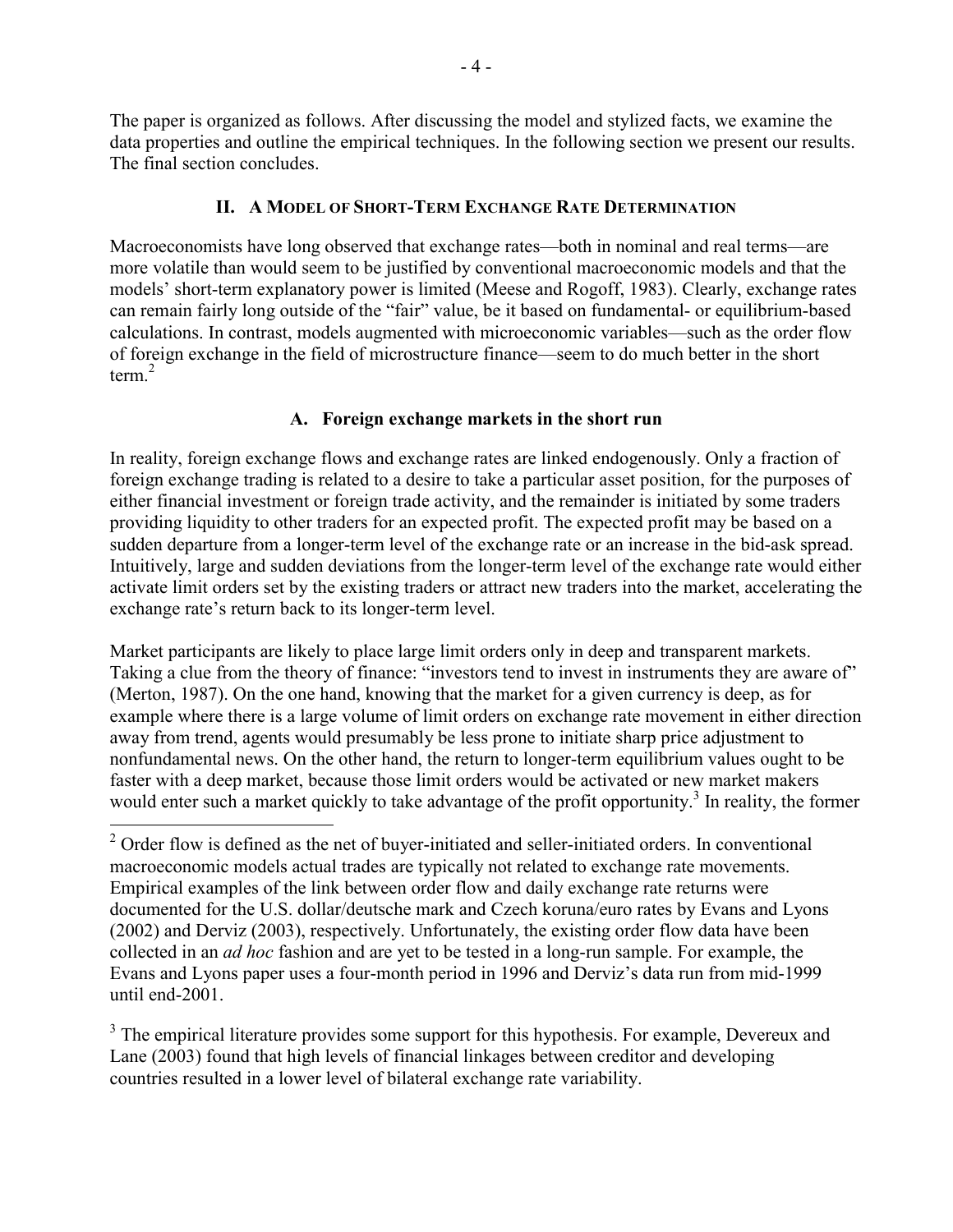effect is likely to dominate the latter: the number of foreign exchange dealers in transition countries has been low and stable in the short run. Controlling for exchange rate regimes, foreign exchange market history, central banks' interventions, both open and hidden, and so on, deep markets ought to exhibit faster adjustment to longer-term levels of exchange rates.

In contrast, central bank interventions should not have a significant smoothing impact on the foreign exchange market. Contrary to the conventional view of interventions as an instrument of stabilizing short-term fluctuations, Central European central banks were mostly "leaning against the wind," trying to slow down real exchange rate appreciation. We discuss the evidence in favor of this view later in the paper.

# **B. An outline of a theoretical model**

How would an economy with endogenous liquidity operate? Faruqee and Redding (1999, 2001) and Evans and Lyons (2002) employed three-period, short-term models that share some salient features and we will use a simplified version thereof to motivate the empirical work in our paper. Arguably, the Evans and Lyons model is geared toward explaining intra-day movements in the exchange rate, while Faruqee and Redding are concerned with somewhat longer periods. However, the adjustment in both models is effected through similar processes.

Consider a three-period economy in which trading influences the price of foreign currency (the model is derived formally in Annex I). Ignoring differences between the direct and brokered markets, the economy is populated by two types of agents. First, noninformational ("noise") traders who trade primarily for purposes of financial investment or foreign trade activity and may push the exchange rate away from the best estimate of the liquidation price  $(iEP_3)$  in each period. These traders do not have a longer-term view of the exchange rate and typically buy foreign exchange at a given price. Second, informational traders (or market makers), who provide desired liquidity in exchange for an expected profit to be realized in period 3 when the market is liquidated. These traders speculate, with a view of returning the rate to a market clearing level. $4$ 

The asset will have a liquidation price  $(P_3)$  in the final period that is not known with certainty prior to  $T_3$ . The asset is being traded in the first two periods,  $T_1$  and  $T_2$ , resulting in prices  $P_1$  and  $P_2$ , gradually improving the precision of the estimate of *P*3, i.e., 1*EP*3 and 2*EP*3. The first- and secondperiod estimates of  $P_3$  are normally distributed around  $P_3$  with posterior sample variances of  $\sigma_1^2$  and  $\sigma_2^2$ , respectively, such that  $\sigma_1^2 \ge \sigma_2^2$ . Naturally, if noninformational traders' orders were completely absent, the second-period price would be equal to the expectation of the third-period price. The resulting time line of exchange rate determination is described in Figure 1.

 4 Which particular instruments are used by individual market participants is a side issue, depending primarily on the structure of individual markets.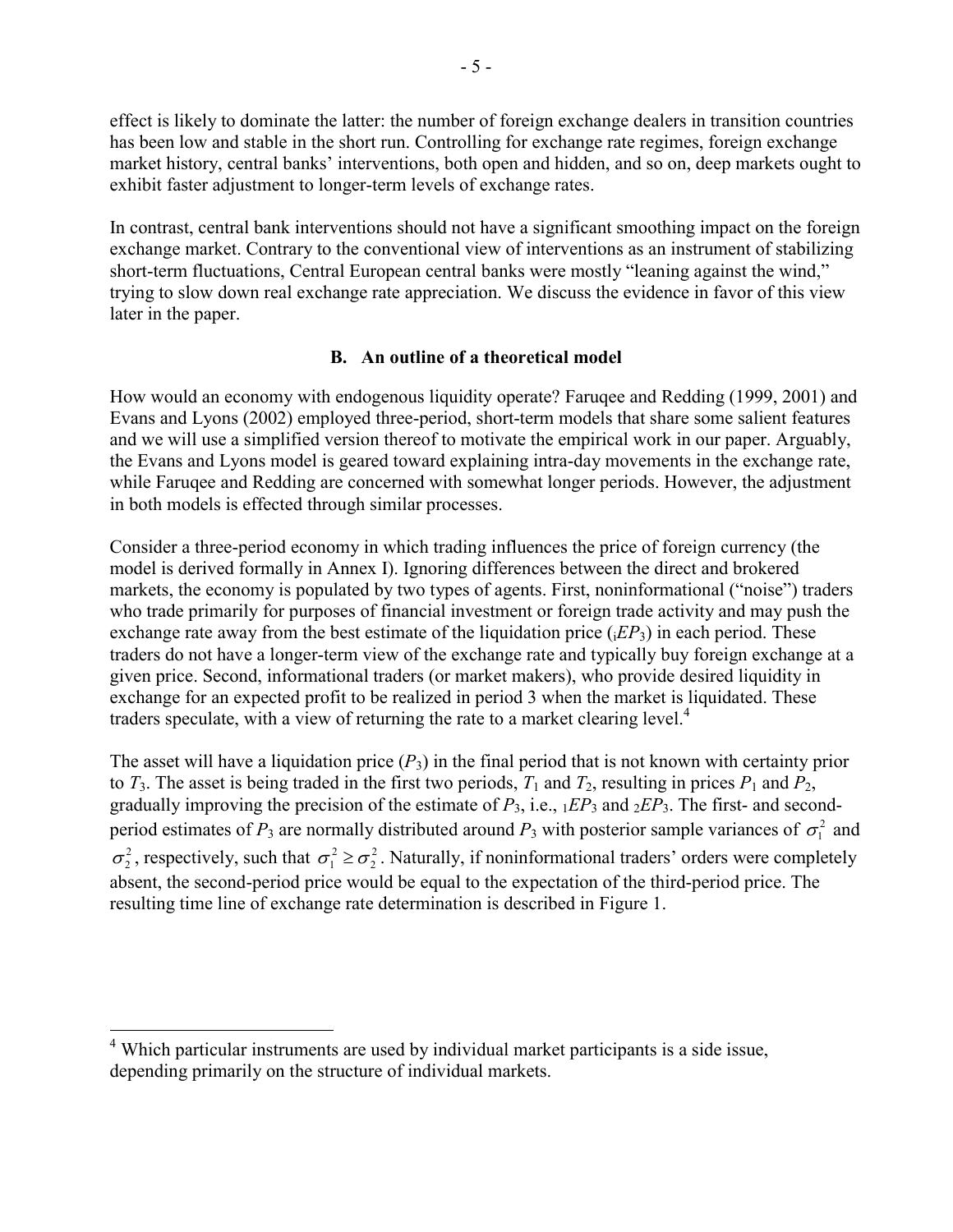| Period 1 $(T_1)$                                                                                    |                                              |                        |                                                 | Period 2 $(T_2)$                                                                          |                        |                                                 | Period 3 $(T_3)$                                |
|-----------------------------------------------------------------------------------------------------|----------------------------------------------|------------------------|-------------------------------------------------|-------------------------------------------------------------------------------------------|------------------------|-------------------------------------------------|-------------------------------------------------|
| First-period<br>informational<br>traders enter the<br>market and limit traders is<br>orders are set | The net<br>demand of<br>"noise"<br>announced | $E P_3$ is<br>revealed | Public<br>trading<br>results in a<br>rate $P_1$ | Second-period<br>informational<br>traders enter the<br>market and limit<br>orders are set | $E P_3$ is<br>revealed | Public<br>trading<br>results in a<br>rate $P_2$ | The market is<br>liquidated at a<br>price $P_3$ |

Figure 1. Time Line of Exchange Rate Determination

The model assumption of gradual price discovery ( $\sigma_1^2 \ge \sigma_2^2$ ) implies that the expected exchange rate will drift toward its longer-term value. However, the speed of adjustment is endogenous: the bigger the absolute value of the discrepancy between the expected final and realized first-period exchange rates  $\left(\frac{1}{2}E^2 - P_1\right)$ , the deeper the order book will be in the second period and the faster the reversion to  $P_3$ .

# **C. An error-correction framework**

The principal implication of the Faruqee–Redding model is that the speed of adjustment of exchange rates toward their fundamental values is proportionately higher when the deviation from the trend equilibrium value level is large and the order book is deep. While the former hypothesis is testable, the latter is not, given the absence of long-run order flow data.

The empirical testing of exchange rate developments consists of two parts. First, defining *e* as the log of the exchange rate, we separate its longer-term trend level (*f*), which is presumably affected by fundamental factors, from the effects of transitory demand (*n*):

$$
(1) \qquad e = f + n
$$

 $\overline{a}$ 

The decomposition was done using univariate techniques, namely the Hodrick–Prescott filter.<sup>5</sup> The filter was used to characterize the trend portion of the exchange rate, and the difference from the actual exchange rate was used to characterize the transitory demand.

The pros and cons of using the above univariate techniques are obvious. First, we avoid the troublesome joint testing of the endogenous liquidity hypothesis and an *ad hoc* chosen model of long-term exchange rate determination as in Meese and Rogoff (1983). Second, the Hodrick– Prescott filter sidesteps the problem of prolonged misalignment—the medium-term exchange rate is what we observe in the data. The flip side is, of course, that filtering away short-term fluctuations is not equivalent to the fundamental-based exchange rate. Moreover, filtering does not shed light on

<sup>&</sup>lt;sup>5</sup> We use the common rule for determining the bandwidth parameter  $\lambda$  for the Hodrick–Prescott filter: 100 times its frequency-squared. Hence, *λ* takes the value 14,400, 260,100, and 6,250,000 for monthly, weekly, and daily data, respectively. The results using the kernel-based smoother (the Epanechnikov kernel) are not materially different from the Hodrick–Prescott filter, including spurious autocorrelation (Cogley and Nason, 1995).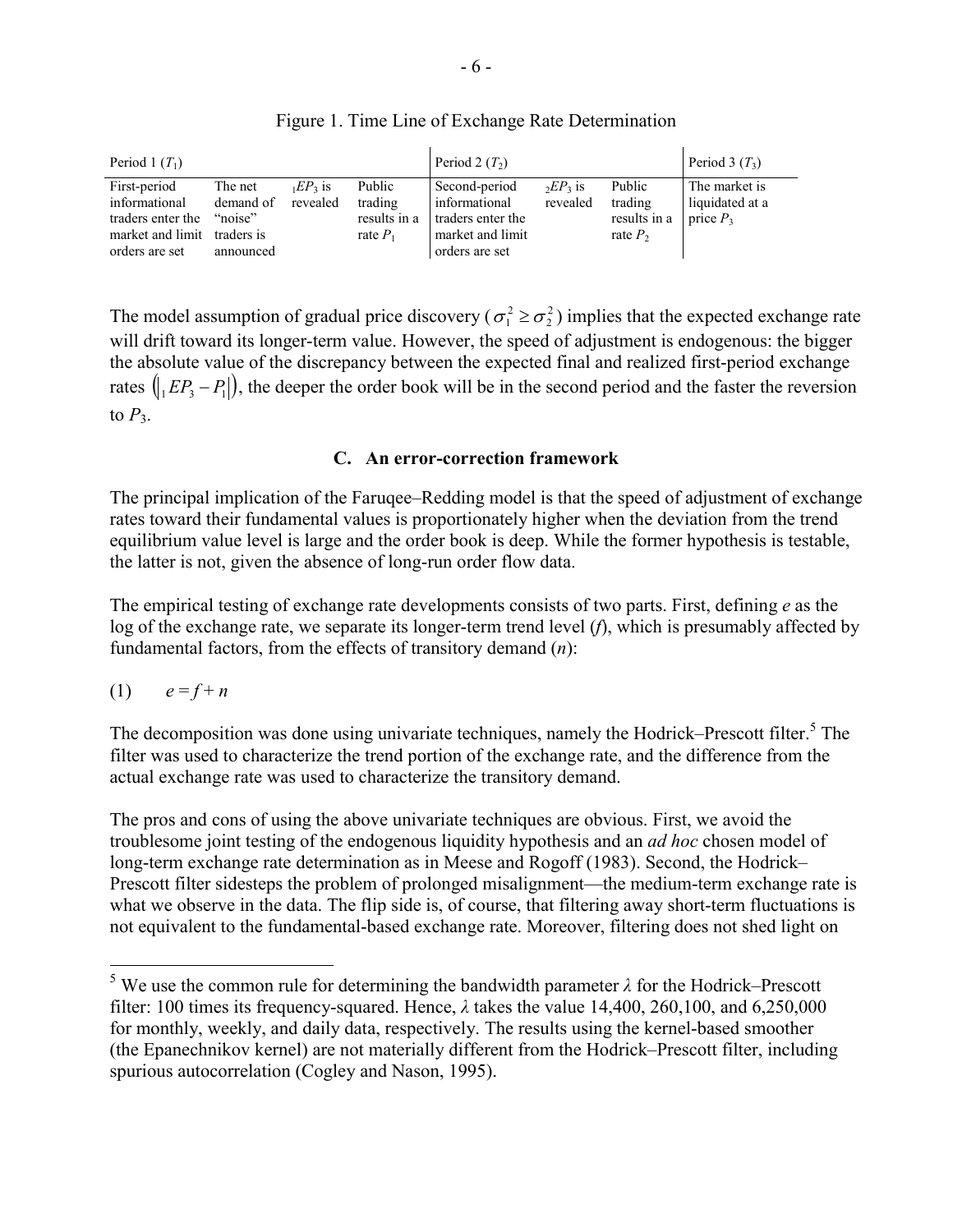the nature of the trend process: the underlying trend can be stochastic, supporting an I(1) variable, or deterministic with broken trend and supporting an I(0) variable. Applying the selected filters we impose a fixed speed of adjustment of the trend to actual developments in all periods and all countries.<sup>6</sup> On balance, however, we see the disadvantages of joint testing as more serious than those of mechanical filtering.

Second, we explore the nature of the short-term fluctuations. The model predicts that the transitory departure from the trend ought to be short-lived and the exchange rate would revert in expectation to the trend value of the exchange rate (Annex I):

$$
(2) \qquad \Big|_t E\Big[n_{t+1}\big(n_{t}\big)\Big] \Big| < \Big|n_{t}\Big|,
$$

where the expected value of the transitory component of the exchange rate in time *t*+1 is conditional on its value in time *t*.

Moreover, the model predicts the nonlinear mean reversion to be positively related to the initial value of the short-term deviation from trend (*n*):

(3) 
$$
\frac{d[n_{t}-E(n_{t+1})]}{dn_{t}}>0
$$

In other words, the error correction term in the numerator ought to be increasing in the initial departure from the trend.<sup>7</sup>

The above univariate error-correction mechanism can be tested in a simple equation:

(4) 
$$
\Delta e_t = \alpha n_{t-1} + \beta (n_{t-1})^3 + \sum_{1}^{x} \delta_i \Delta e_{t-i} + \varepsilon_t,
$$

where  $n_t = e_t - f_t$  is the difference from the Hodrick–Prescott filter; the parameter  $\alpha$  captures the proportional part of the mean reversion (error-correction) process; and the parameter  $\beta$  captures the

<sup>&</sup>lt;sup>6</sup> For example, the market may be characterized by two or more adjustment processes: one through private agent interactions and the other through central bank interventions. Presumably, the monetary authority is concerned less with the speed of adjustment of the nominal exchange rate than with finding a particular level of the real exchange rate.

 $7$  Granger and Siklos (1997) addressed a similar problem, namely that the cointegrating relationship can be nonlinear in nature and, moreover, depend on the nature of the policy regime in place. See also the review of nonlinear adjustment models in Sarno (2003).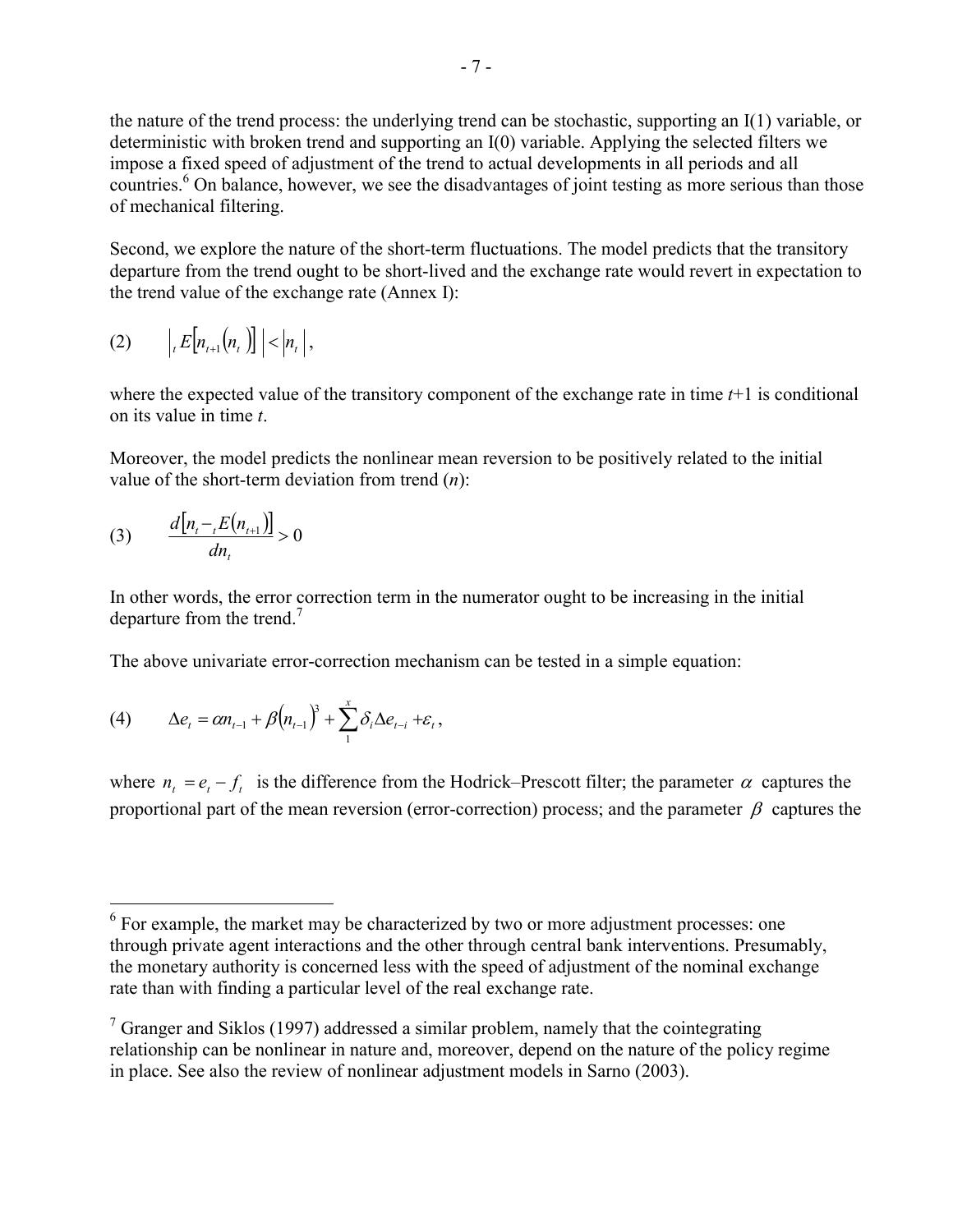additional mean reversion owing to the endogenous liquidity hypothesis.<sup>8</sup> The advantage of a cubic term—as opposed to a quadratic term—is that it preserves the sign of the transitory component. In addition, equation 4 can include lagged dependent variables and, hence, it becomes a direct test of the random walk hypothesis of exchange rate.

Given that mean reversion entails negative autocorrelation, both the proportional and additional error-correction mechanisms imply negative expected values for  $\alpha$  and  $\beta$ . Should the endogenous liquidity hypothesis be rejected, the estimated value of  $\beta$  would have to be zero. Hence, in the subsequent sections we will test both the sign and significance of the  $\alpha$  and  $\beta$  coefficients for different country series and time periods. Of course, the two error-correction processes are not independent: an identically fast return to trend can be achieved either through "high" *α* and "low" *β*, or *vice versa*, "low" *α* and "high" *β*. While the former example would portray a deep, fast reacting market, the latter would portray a shallow market, which needs a major departure from trend to attract additional liquidity. Although the speed of adjustment could be the same in those examples, the paths of the exchange rate would differ. The null hypothesis of the random walk implies that  $\delta_i$ is equal to zero.

# **III. STYLIZED FACTS ABOUT FOREIGN EXCHANGE MARKETS**

# **A. The liberalization process in Central Europe and market liquidity**

Although the national exchange rate arrangements differed in the initial stages of transition, the authorities in the Czech Republic, Hungary, Poland, and the Slovak Republic (also known as the Visegrád Four) eventually adopted managed floating arrangements, gradually building up liquidity in their foreign exchange markets (Table 1).<sup>9</sup> Notwithstanding the similarity in the choice of the arrangement during 2000–2002, the volume of trading on those markets differed substantially (Figure 2).<sup>10</sup> This is certainly related to the history of the market: for example, in the mid-1990s the Czech market was exposed to large privatization-related foreign exchange trading with substantial exchange rate risk, necessitating early development of the derivative market, as

 $\overline{a}$ 

 $10$  Nevertheless, the data exhibit a fair amount of spatial correlation, confirming the intuitive assumption that all four Central European currencies were subject to similar exchange rate shocks. See Kóbor and Szekély (forthcoming) for a model of two-regime switching exchange-rate process in Visegrád Four countries. They find that two pair-wise correlations, between the Czech and Slovak korunas and between the forint and zloty, dominate the four-way relationship.

<sup>&</sup>lt;sup>8</sup> An obvious disadvantage of this specification is multicolinearity between *n* and  $(n)^3$ . It seems to be a relatively small price to pay: we loose some efficiency, but our estimated coefficients remain unbiased.

 $9$  This classification is based on self-assessment by individual countries. Reinhart and Rogoff (2002) or Bofinger and Wollmershaeuser (2001) have shown that the actual behavior of exchange rates can be consistent with regimes different from those declared officially. See also Ghosh *et al*. (2003) for a critique of model-based assessments of exchange rate regimes.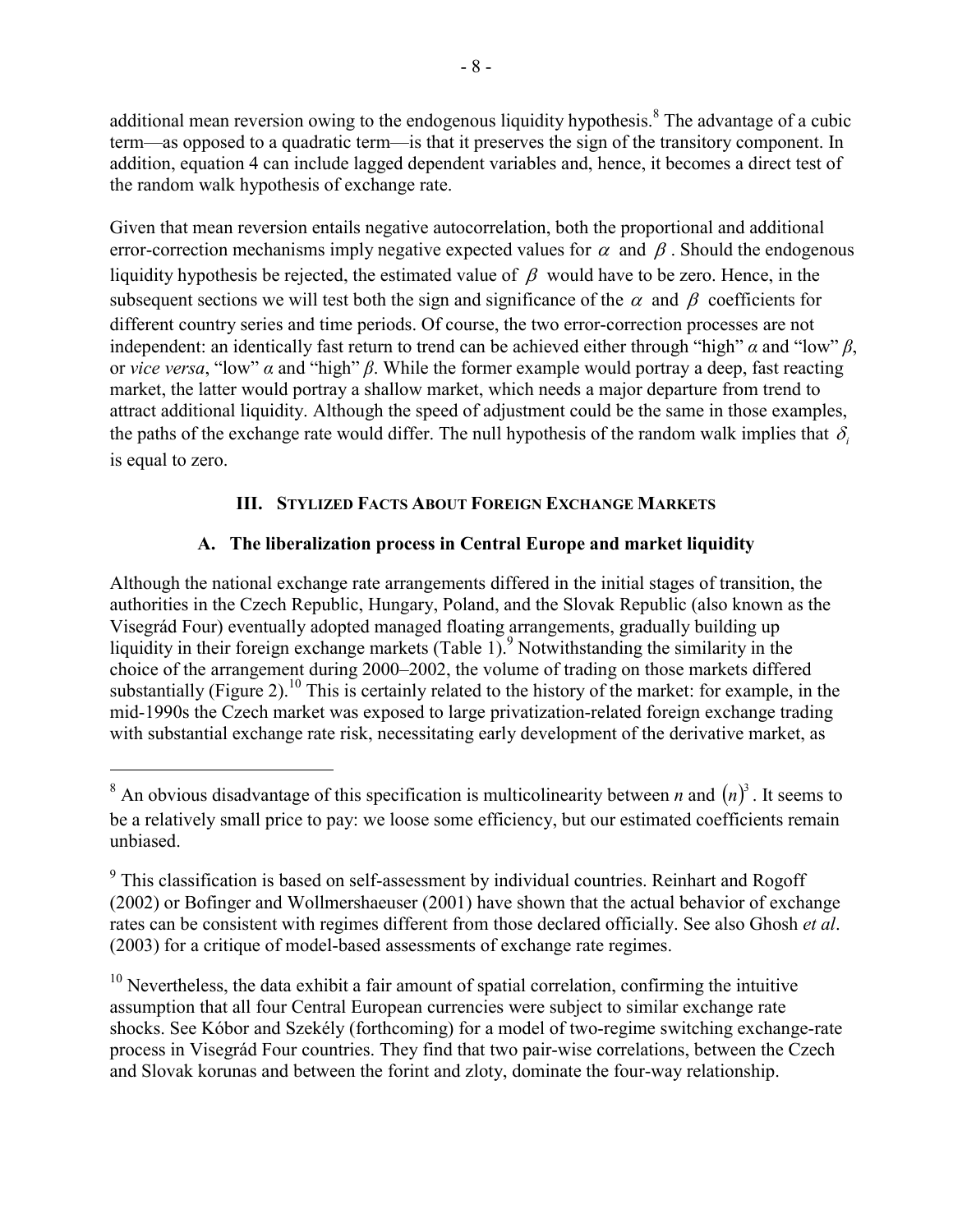| Country                   | Period                                 | De jure regime                                 | Band                                                                                                               | Periodic<br>Devaluations | Capital Account<br>Developments                                                                                      |
|---------------------------|----------------------------------------|------------------------------------------------|--------------------------------------------------------------------------------------------------------------------|--------------------------|----------------------------------------------------------------------------------------------------------------------|
| Czech                     | January 1993-<br>May 1997              | Peg                                            | $\overline{+}/$ - 0.5 percent,<br>changed to<br>$+/- 7.5$ percent in<br>February 1996                              | N <sub>0</sub>           | Fast deregulation; liberal<br>regime (1999 Foreign<br>Exchange Act); "hands                                          |
| Republic                  | From May 27,<br>1997                   | Float (with<br>discretionary<br>interventions) | N <sub>0</sub>                                                                                                     |                          | off" approach to<br>regulation of financial<br>markets                                                               |
|                           | January 1991-<br>February 1995         | Soft peg                                       | Gradually changed<br>from nil to $+/- 2.25$<br>percent in<br>December 1994                                         | Yes, 22<br>devaluations  | Closely regulated until                                                                                              |
| Hungary <sup>2</sup>      | March 1995-<br>September 2001          | Crawling peg<br>(pre-announced)                | $+/- 2.25$ percent,<br>change to $+/- 15$<br>percent in May<br>2001                                                | Yes                      | June 2001 Government<br>decree; "hands on"<br>approach to regulation of<br>financial markets                         |
|                           | From October 1,<br>2001                | Float (with<br>discretionary<br>interventions) | $+/- 15$ percent                                                                                                   | $\sim$                   |                                                                                                                      |
| Poland <sup>3</sup>       | October 1991-<br>March 2000            | Crawling peg<br>(pre-announced)                | Gradually changed<br>from nil to $+/$ -15<br>percent in<br>December 1994                                           | Yes                      | Slow progress until the<br>late 1990s, liberalization<br>in January 2000; "hands<br>on" regulation of financial      |
|                           | From April 12,<br>2000                 | Independent float                              | No                                                                                                                 | $\ddotsc$                | markets; markets put off<br>by the fiscal-monetary<br>mix                                                            |
| The<br>Slovak<br>Republic | January 1993-<br>September 1998<br>Peg |                                                | Extended in<br>several steps from<br>$+/- 1.5$ percent in<br>January 1996<br>to $+/- 7$ percent in<br>January 1997 | N <sub>0</sub>           | Similar steps if slower<br>pace than in the Czech<br>Republic (1999<br>Amendment to Foreign<br>Exchange Act); little |
|                           | From October 1,<br>1998                | Float (with<br>discretionary<br>interventions) | N <sub>0</sub>                                                                                                     |                          | outside interest in Slovak<br>koruna paper                                                                           |

# Table 1. Exchange Rate Regimes and Capital Account Developments in Selected Countries,  $1991 - 2002$ <sup>1</sup>

Sources: Darvas and Szapáry (2000); Schardax (2002); and central banks' official web sites.

 $<sup>1</sup>$  This table contains an official classification of the national exchange rate arrangement as declared by the national</sup> monetary authorities. However, Reinhart and Rogoff (2002) have shown that *de jure* as opposed to *de facto* exchange rate arrangements can differ. For example, the early Czech, Hungarian, and Slovak pegs are reclassified as crawls, Poland's crawling peg during 1991–95 is reclassified as a dual market rate arrangement, and so on.

<sup>2</sup> Step devaluation (9 percent) in March 1995. Schardax (2002) argued that the widening of the intervention band, followed in October 2001 by the adoption of an inflation targeting regime, is equivalent to a managed floating regime.

<sup>3</sup> Step devaluation (6 percent) in December 1995.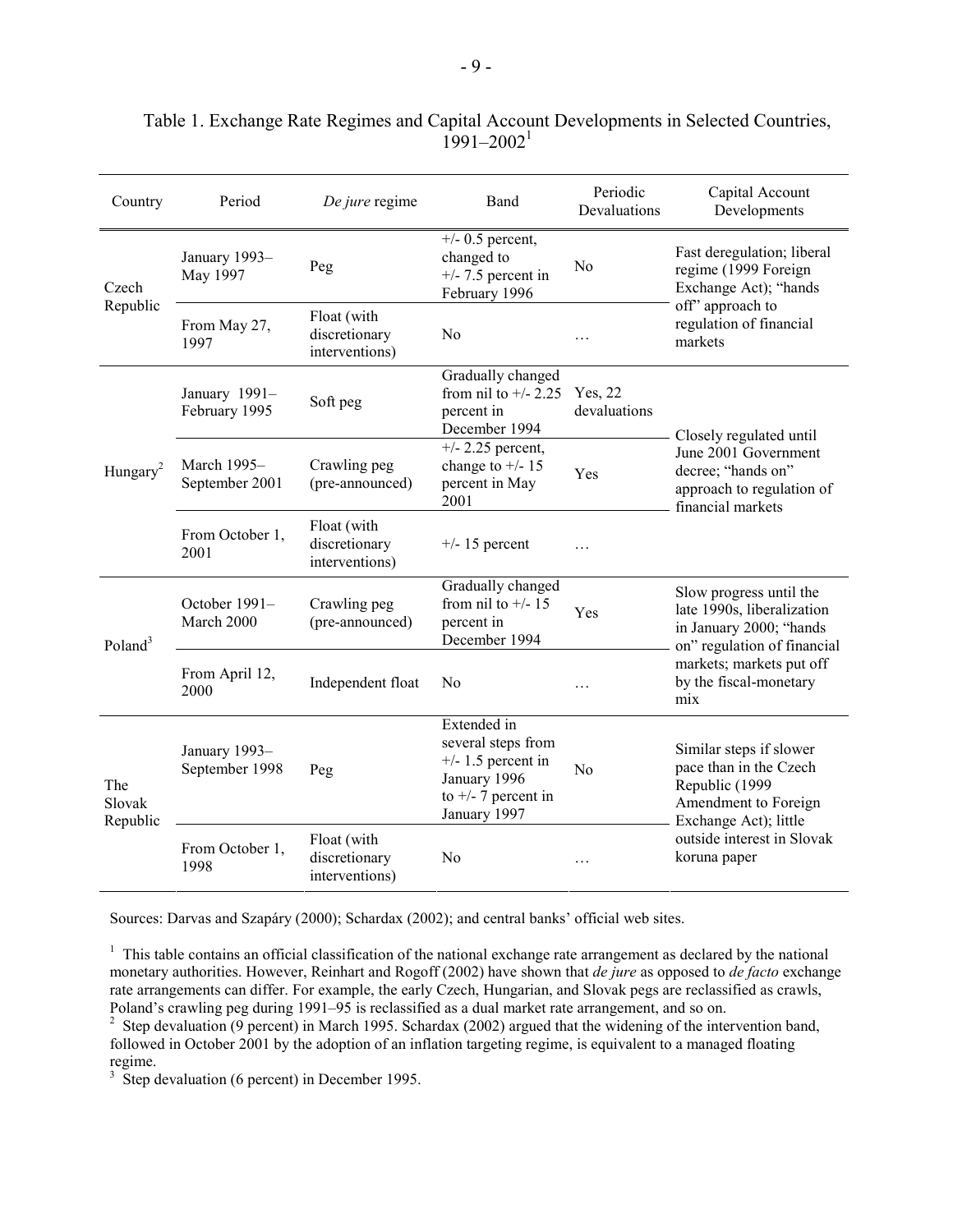

Figure 2. Average Daily Foreign Exchange Turnover and Monthly Foreign Exchange Interventions, 1997-2002 1/

1/ Average daily foreign exchange turnover (for months of April and October) and monthly foreign exchange intervention data are in the left and right columns, respectively.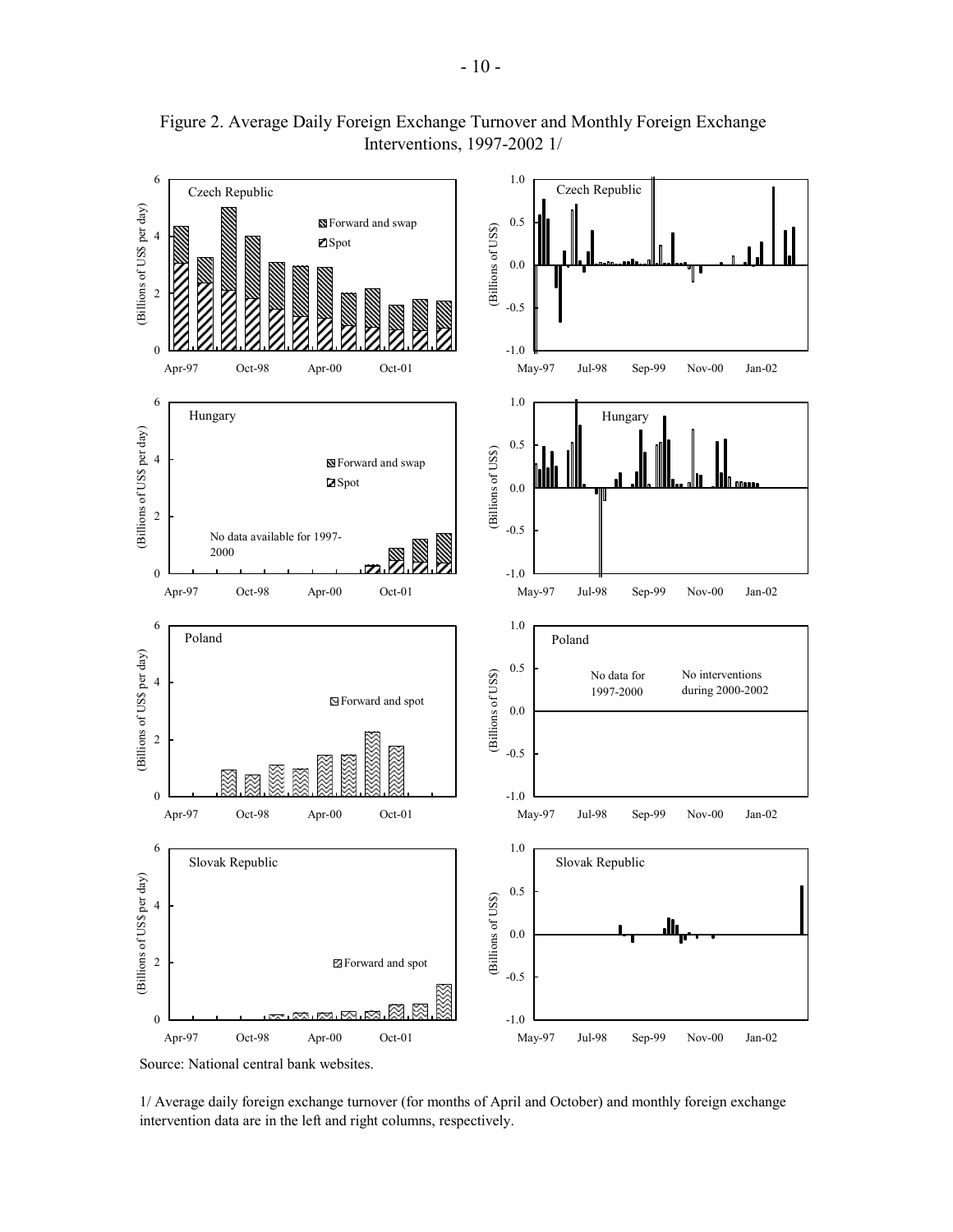compared to the less exposed market in the Slovak Republic or the tightly controlled Hungarian market. In terms of market size, the Czech koruna was the most heavily traded, while the market for the Slovak koruna was the thinnest. The Polish market was large in levels, but in relation to the size of the Polish economy it was comparable to the Slovak market.<sup>11</sup>

Our sample countries differed also in terms of capital-flow liberalization. In terms of institutional control, Czech financial-account transactions were freed in the second half of the 1990s and the koruna was floated subsequently. These developments resulted in large daily turnovers and fast-growing derivative markets. The Slovak Republic followed a similar path, although with much slower turnover growth. In contrast, Hungary and Poland maintained narrow-band crawling peg regimes and both formal and informal capital-flow controls until the early 2000s, with correspondingly small turnover.

We also looked at two other measures of institutional liberalization and market depth, national currency Eurobonds and real interest rates. First, the volume of the eurobond market in the national currency. While the Czech koruna-denominated market has had around 40 new, private issues per year for the past six years (with outstanding eurobonds of more than US\$3 billion), forint-denominated eurobonds were first issued in 2001 (with an outstanding volume of about US\$100 million). No Slovak-koruna denominated eurobonds have been issued yet, showing the Slovak Republic's slow progress in foreign exchange market development, and no summary data are available for Poland. Second, short-term real interest rates seems to tell a very similar story. The 2002 average real one-month interbank rate of the Czech koruna was 1.6 percent, practically identical to German interbank rate of the same maturity. While the Hungarian rate was somewhat higher at 3.5 percent, the Slovak rate rose to 4.3 percent, and the Polish rate peaked at almost 7 percent.

Unfortunately, none of the above indicators provides an explicit measure of foreign exchange market liquidity and depth. For example, trading volumes are only imperfect substitutes, dependent on the chosen structure of the market: *ceteris paribus*, a market with multiple market makers is going to record much higher trading volume than a broker-based market (Bofinger and Wollmershaeuser, 2001). High trading volumes in mid-1998 in the Czech Republic or end-2002 in Hungary may indicate periods of market turmoil rather than overall high liquidity. Similarly, the number of tradable instruments is only an indication of potential liquidity and, for example, the volumes on the domestic-currency eurobond markets have been rather thin. Finally, real interest rates may have more to do with overall macroeconomic conditions and policy response to trend real appreciation that with a precise measurement of market depth.

The available data provide an indication of market liquidity, not a precise measure thereof. These data suggest that the Czech market was the most liquid from the outset, irrespective of the subsequent decline in turnover. The remaining markets are less liquid, although the Hungarian market picked up substantially following the floating of the forint. In terms of the empirical model

 $11$  Poland's population in the late 1990s was almost 40 million, as compared to about 10 million for the Czech Republic and Hungary and 5 million for the Slovak Republic. See also other comparisons at Bofinger and Wollmershaeuser (2001).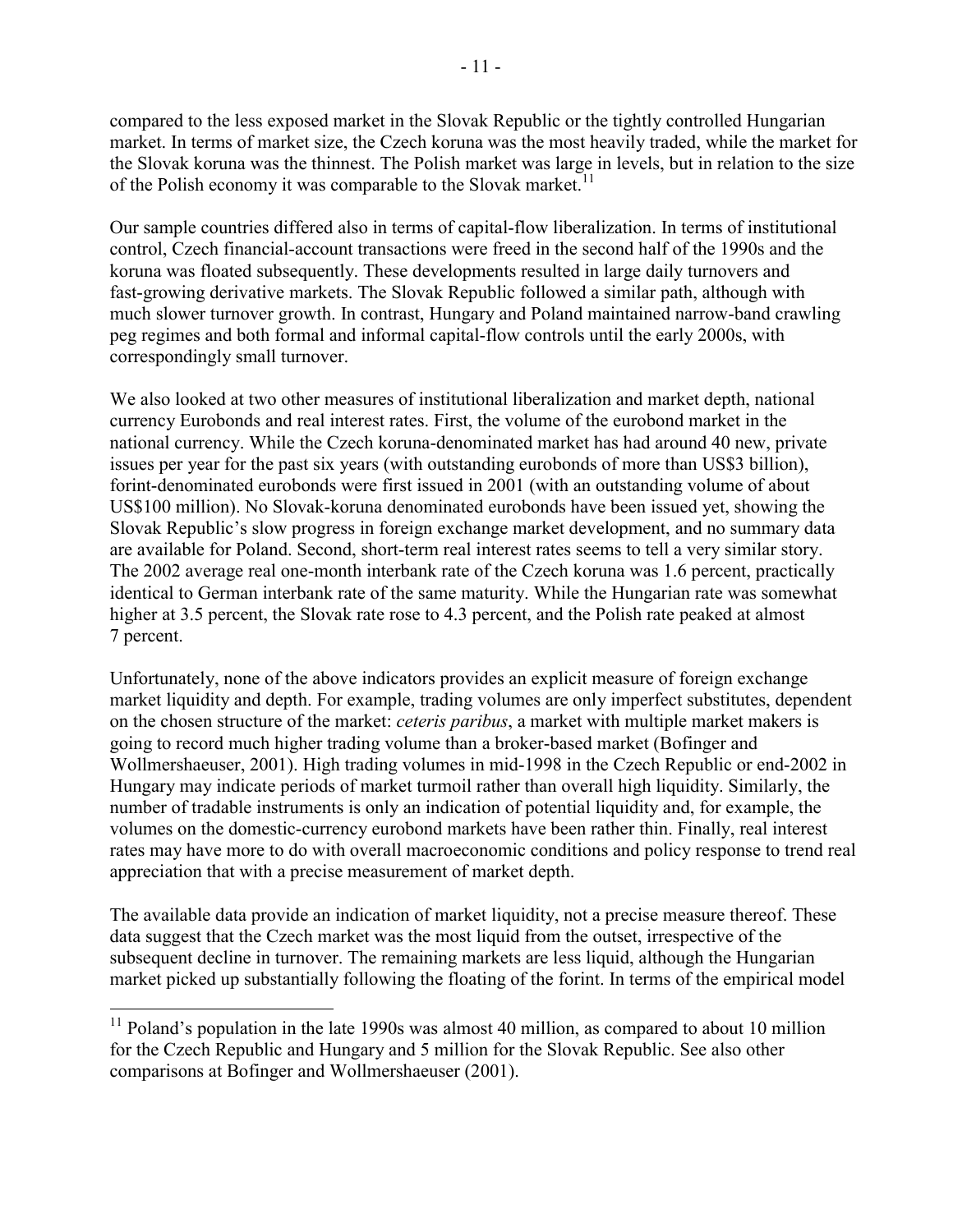defined above, the estimates of the nonlinear speed of adjustment, *β*, ought to be high in absolute terms for the Czech koruna for the early data and lower in the later data, possibly accompanied by increasing absolute-value *α*s. In the remaining countries, the estimated absolute-value *β*s might be increasing in time as their currencies were floated.

# **B. National exchange rate developments**

End-period daily, weekly, and monthly exchange rate data from May 1998 until December 2002 were collected. The data were expressed in foreign-currency units (U.S. dollar and euro) per unit of domestic currency and logarithms were taken of all series. All the series were found to be nonstationary, of order I(1). The estimated coefficient of the lagged variable in the augmented Dickey–Fuller (ADF) regressions was typically around 0.99, indicating that the series follows a random walk. The weekly Slovak koruna series appeared to be stationary, although the estimated coefficient of the lagged variable remained high at around 0.90–0.91.

We observed that the nominal volatility in our sample does not seem to be linked directly to the exchange rate arrangement in place (Figure 3 and 4). For example, both the dollar and euro deviations of the Czech currency from the trend under the floating arrangement appear to be smaller than the Polish currency deviations under the dollar/euro basket crawling peg arrangement. Indeed, the only period of markedly low volatility in our sample was the one-year Hungarian experiment with a tight crawling peg vis-à-vis the euro from about December 1999 until November 2000, following the forint crawling peg against the dollar/euro basket.

The dependent variable for the error-correction mechanism suggested above is the differenced series, and its properties are shown in Table  $2^{12}$  All differenced series were found to be stationary, that is, of order I(0), and the estimated coefficients of the lagged variable in the ADF test were invariantly smaller than 0.20. A few observations are worth noting. First, the volatility of the euro exchange rates was typically lower than that of dollar rates, as most foreign exchange trading has been done in deutsche mark and subsequently in euro, an intuitive consequence of the region's trading and investment link to Western Europe. The Polish zloty is an outlier: the estimated volatility vis-à-vis the dollar and euro are essentially identical, even after the dollar/euro basket was called off in early 2000. It appears that dealers in the zloty market look up to the dollar as much as to the euro, perhaps because these traders are U.S. based (Panthaki, 2004).

Second, all daily and most weekly and monthly series fail the normality test at the 1 percent significance level, primarily on account of excess kurtosis present in the data.13 The distributions of

 $12$  We confirmed the presence of cointegrating relationships between the exchange rate in levels and its Hodrick–Prescott filter using the Johansen and Juselius (1990) technique and observed that the speed of adjustment is fairly slow. Both results are intuitive: first, the Hodrick–Prescott filter is a dynamic measure of central tendency and, second, the actual exchange rates hovered above or below its trend for relatively long periods.

<sup>&</sup>lt;sup>13</sup> The outliers are the weekly dollar series for Hungary and the Slovak Republic and also the monthly euro series for the Slovak Republic. As discussed earlier, however, the dollar returns are (continued)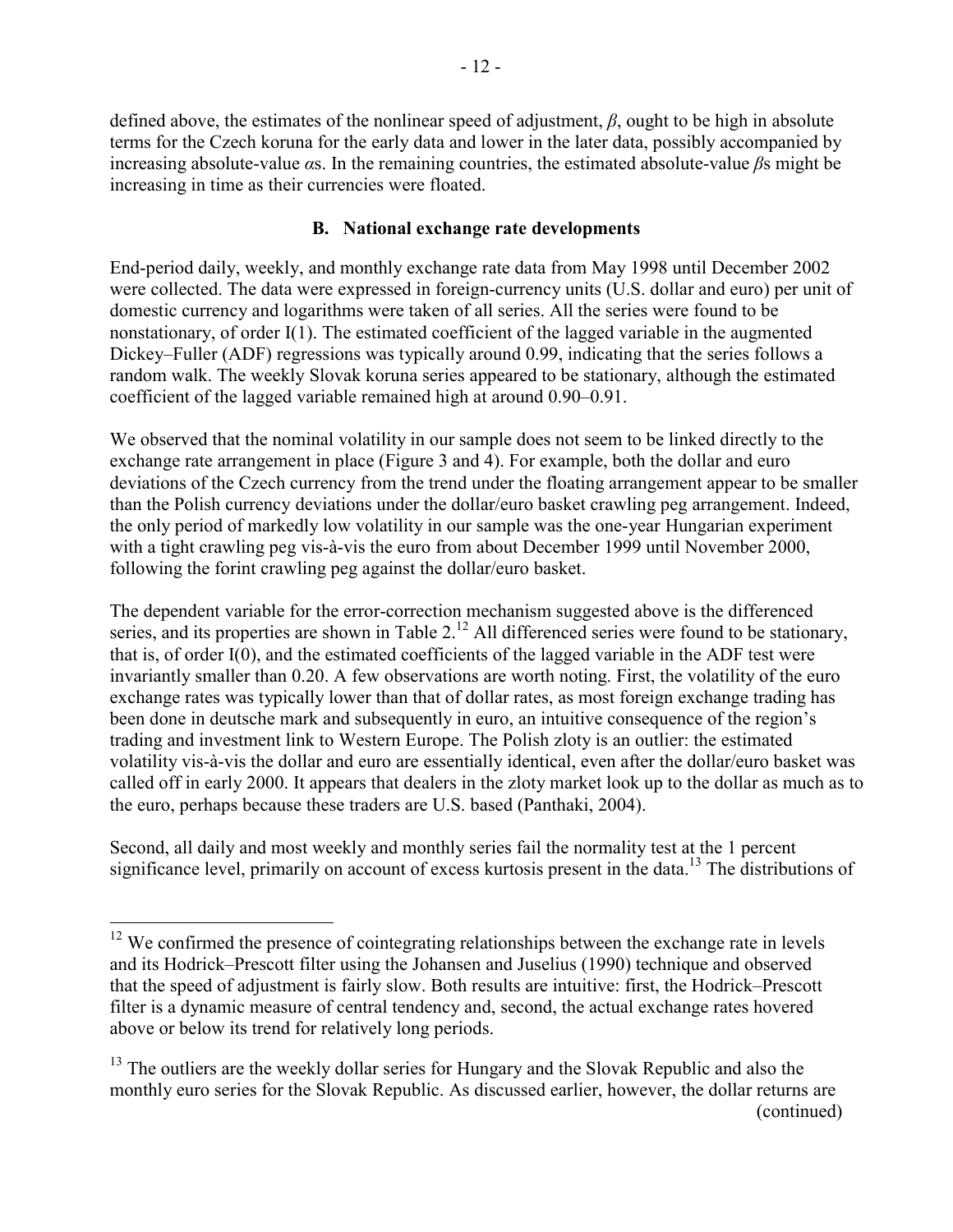the differenced series have "fat tails," that is, we observe a number of surprisingly high daily returns, a typical property of most high-frequency financial data (Figure 4). Somewhat surprisingly, however, these results differ very little whether we look at the full sample—during which some countries pegged or crawled—or focus only on the post-October 2001 sample during which all countries floated. This finding is consistent with the Darvas and Szapáry (2000) argument of exchange rate arrangement irrelevancy for exchange rate volatility; see also Wickham (2002).

We observed that the mean duration of a departure from the trend was around 40 trading days, consistent with a slow speed of adjustment in the cointegrating relationship that was observed between the raw series and its Hodrick–Prescott filter (Figure 4). Each currency's exchange rate had 20-30 periods when it remained above or below the trend (Hodrick–Prescott filter) for at least 5 trading days. Of the four currencies under consideration, during 2002 the Czech koruna had the highest number of such transitory deviations vis-à-vis the euro trend (seven) and their average duration was the shortest (less than 30 trading days). In contrast, the Slovak koruna had only three deviations from the trend, but they lasted on average four months. The forint and zloty were somewhere in between with 5-6 deviations. Most of those events were consistent with the hypothesis of endogenous liquidity provision—a gradual buildup of deviations from the trend followed, from a certain moment, with a swift adjustment back to the trend.

# **IV. RESULTS**

We find that the speed of adjustment in our sample is directly comparable to that of G-7 countries in Faruqee and Redding (1999). As predicted, the Czech koruna adjustment was the fastest and the forint adjustment picked up speed considerably toward the end of the sample period.

The results of estimating equation (4) by ordinary least squares for both the U.S. dollar and euro exchange rates in each of the four countries (the Czech Republic, Hungary, Poland, and the Slovak Republic) are shown in Tables 3–6. In addition to presenting the results for the daily and weekly series in Tables 3–4 and 5–6, respectively, we took also into account the different exchange rate regimes. Equation 4 is thus estimated for three sample periods: (i) May 1998–December 2002, corresponding to the period of the float of the Czech koruna; (ii) May 2000–December 2002, corresponding to the period of the float of the Polish zloty and Slovak koruna; and (iii) October 2001–December 2002, corresponding to the period of the float of the forint. Annex II compares outof-sample forecasting accuracy (Meese and Rogoff, 1983) of the various versions of Equation 4 and finds that the pure random walk model performs quite similarly to the Faruqee-Redding model without lagged variables, but that the latter model with lagged variables is superior to either model.

mostly a product of cross-rate developments. In addition, the weekly and monthly series are short with only 234 and 56 observations, respectively.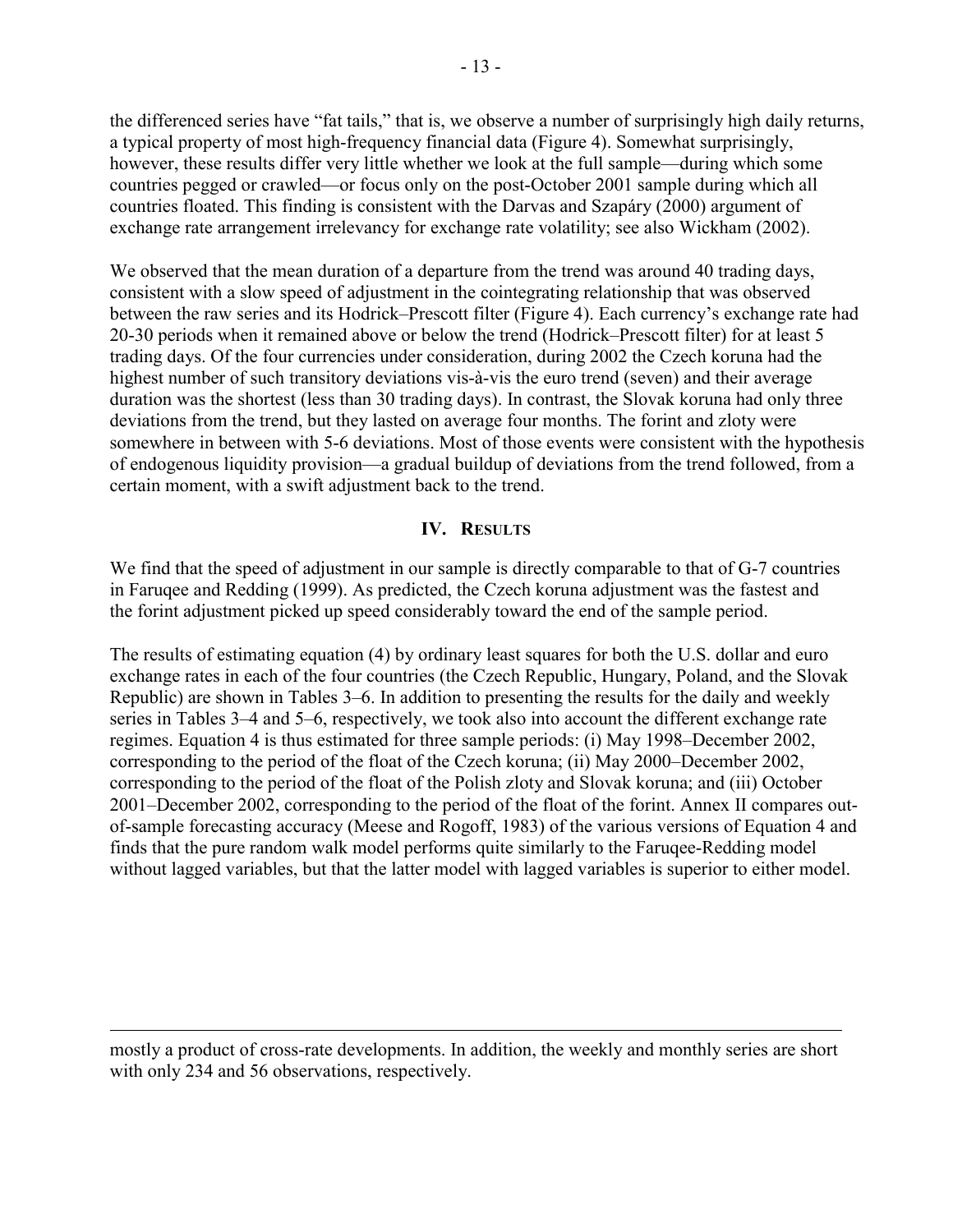



Source: Czech National Bank; author's calculations.

1/ The Hodrick–Prescott filter parameter *λ* has been set to 6,250,000. All data are in logs.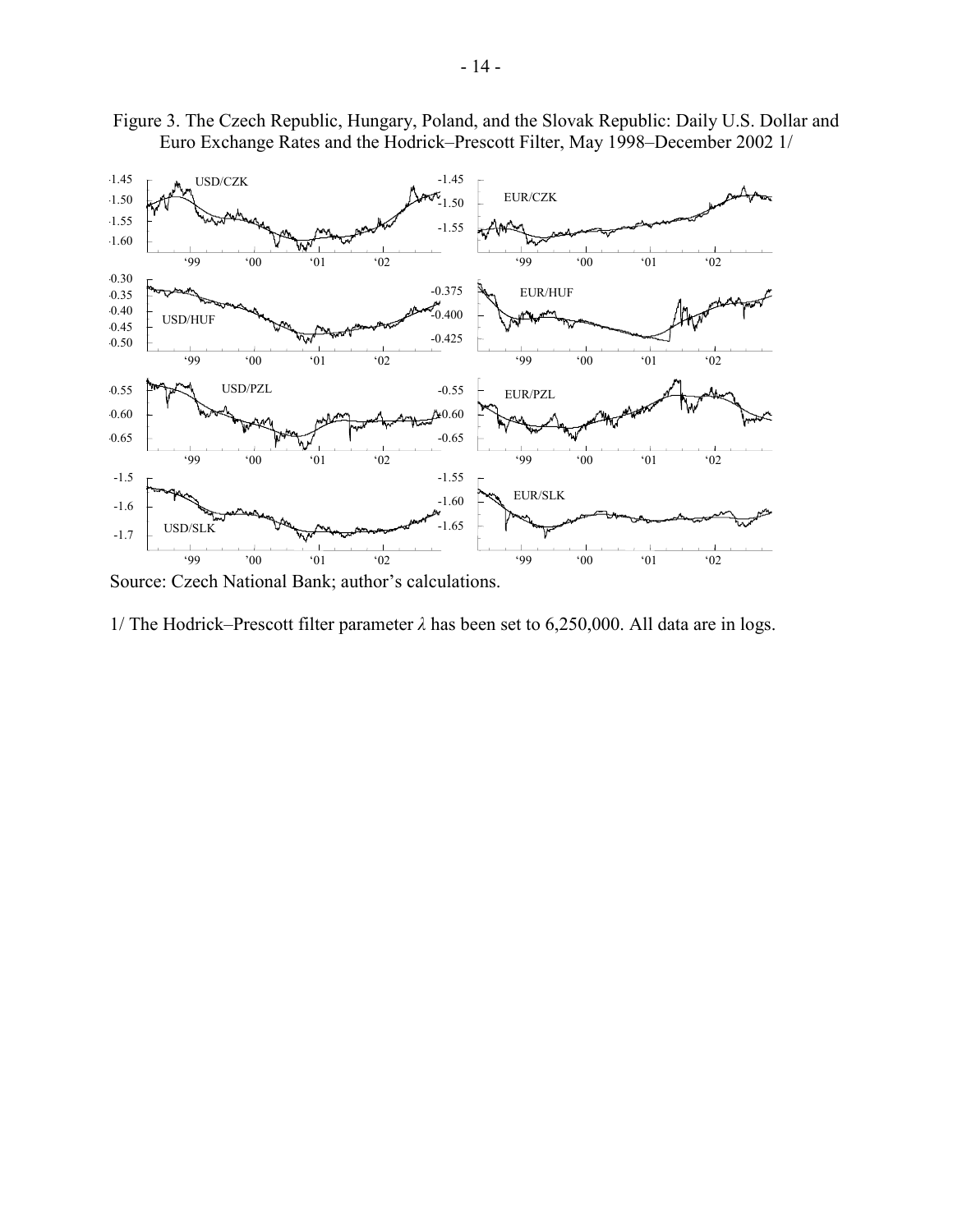|                                                                                                                                            |                                                           | Czech Republic                                          | Hungary                                                   |                                                             |                                                              | Poland                                                        |                                                           | Slovak Republic                                             |
|--------------------------------------------------------------------------------------------------------------------------------------------|-----------------------------------------------------------|---------------------------------------------------------|-----------------------------------------------------------|-------------------------------------------------------------|--------------------------------------------------------------|---------------------------------------------------------------|-----------------------------------------------------------|-------------------------------------------------------------|
|                                                                                                                                            | Dollar                                                    | Euro                                                    | Dollar                                                    | Euro                                                        | Dollar                                                       | Euro                                                          | Dollar                                                    | Euro                                                        |
| A. Daily data $(n=1,165)$                                                                                                                  |                                                           |                                                         |                                                           |                                                             |                                                              |                                                               |                                                           |                                                             |
| Mean<br>Std. Deviation<br>Skewness <sup>1</sup>                                                                                            | 2.548E-5<br>0.00334<br>0.0585                             | 5.738E-5<br>0.00202<br>$-0.3171$                        | $-3.837E-5$<br>0.00290<br>0.0185                          | $-6.472E-5$<br>0.00159<br>$-1.3463$                         | $-5.570E - 5$<br>0.00315<br>$-0.5352$                        | $-2.381E-5$<br>0.00349<br>$-0.6227$                           | $-6.586E - 5$<br>0.00317<br>$-0.3409$                     | $-3.397E-5$<br>0.00174<br>$-5.1425$                         |
| Excess kurtosis <sup>2</sup><br>Normality test <sup>3</sup>                                                                                | 1.3052<br>$61.99***$                                      | 5.3962<br>503.9***                                      | 1.7769<br>$103.4***$                                      | 18.792<br>1514.8***                                         | 10.359<br>1514.4***                                          | 8.7817<br>841.8***                                            | 4.5902<br>393.2***                                        | 88.746<br>$1066.2***$                                       |
| Of which: May 1998–September 2001 (n=881)                                                                                                  |                                                           |                                                         |                                                           |                                                             |                                                              |                                                               |                                                           |                                                             |
| Mean<br>Std. Deviation<br>Skewness <sup>1</sup><br>Excess kurtosis <sup>2</sup><br>Normality test <sup>3</sup>                             | $-5.482E-5$<br>0.00341<br>$-0.0565$<br>0.9731<br>28.88*** | 3.770E-5<br>0.00197<br>$-0.6455$<br>6.5395<br>401.99*** | $-1.437E-4$<br>0.00296<br>$-0.0222$<br>1.8247<br>81.87*** | $-5.118E-5$<br>0.00160<br>$-1.7219$<br>23.586<br>1206.4***  | $-1.063E-4$<br>0.00337<br>$-0.4740$<br>10.319<br>860.74***   | $-1.351E-5$<br>0.00369<br>$-0.6543$<br>9.127<br>657.92***     | $-1.594E-4$<br>0.00330<br>$-0.4130$<br>4.959<br>318.37*** | 6.692E-5<br>0.00183<br>$-5.8168$<br>94.834<br>719.59***     |
|                                                                                                                                            |                                                           | October 2001–December 2002 (n=284)                      |                                                           |                                                             |                                                              |                                                               |                                                           |                                                             |
| Mean<br>Std. Deviation<br>Skewness <sup>1</sup><br>Excess kurtosis <sup>2</sup><br>Normality test <sup>3</sup>                             | 2.907E-4<br>0.00313<br>0.5454<br>2.4235<br>34.98***       | 9.904E-5<br>0.00220<br>0.4146<br>2.6295<br>44.91***     | 2.907E-4<br>0.00269<br>0.2576<br>1.3477<br>18.05***       | 9.904E-5<br>0.00148<br>$-0.0893$<br>2.0471<br>36.83***      | 6.473E-5<br>0.00242<br>$-0.7947$<br>1.9089<br>25.62***       | $-1.269E - 4$<br>0.00278<br>$-0.3767$<br>1.0555<br>$12.41***$ | 2.589E-4<br>0.00272<br>0.1931<br>0.8656<br>9.52***        | 6.733E-5<br>0.00142<br>$-0.0981$<br>1.6972<br>27.54***      |
| B. Weekly data $(n=234)$                                                                                                                   |                                                           |                                                         |                                                           |                                                             |                                                              |                                                               |                                                           |                                                             |
| Mean<br>Std. Deviation<br>Skewness <sup>1</sup><br>Excess kurtosis <sup>2</sup><br>Normality test <sup>3</sup>                             | 8.710E-5<br>0.00798<br>0.1389<br>3.6668<br>73.65***       | 2.843E-4<br>0.00432<br>$-0.9793$<br>6.0544<br>78.81***  | $-2.235E-4$<br>0.00658<br>0.2010<br>0.00561<br>1.642      | $-2.638E - 5$<br>0.00320<br>$-1.0245$<br>8.3269<br>129.1*** | $-3.148E - 4$<br>0.00649<br>$-0.9177$<br>2.9452<br>29.94***  | $-1.118E-5$<br>0.00647<br>$-1.2818$<br>3.9448<br>43.83***     | 3.609E-4<br>0.00679<br>0.1892<br>0.00260<br>1.460         | $-1.638E-4$<br>0.00418<br>$-2.2137$<br>15.786<br>99.25***   |
| C. Monthly data $(n=56)$<br>Mean<br>Std. Deviation<br>Skewness <sup>1</sup><br>Excess kurtosis <sup>2</sup><br>Normality test <sup>3</sup> | 5.301E-4<br>0.01644<br>0.3886<br>0.8399<br>4.417*         | 1.193E-3<br>0.00947<br>$-0.4582$<br>2.2613<br>13.54***  | $-7.982E - 4$<br>0.01121<br>0.3912<br>0.11842<br>1.748    | 1.351E-4<br>0.00661<br>0.6595<br>3.2121<br>18.77***         | $-1.159E-3$<br>0.01456<br>$-0.4535$<br>1.90459<br>$10.751**$ | 4.950E-4<br>0.01383<br>$-1.2049$<br>1.47035<br>$16.49***$     | $-1.370E-3$<br>0.01127<br>0.0888<br>$-0.34811$<br>0.091   | $-7.066E - 4$<br>0.00694<br>$-0.3084$<br>$-0.10951$<br>1.05 |

# Table 2. Dollar and Euro Exchange Rate Daily Returns: Sample Moments and Kurtosis tests, May 1998–December 2002

Source: Author's calculations.

<sup>1</sup> The skewness statistic  $\theta_1$  of a variable *x* is calculated as  $\theta_1 = \frac{E[(x-\mu)^3]}{(Var[\mu]^3]^2}$ 3  $\overline{Var[x]}$  $[(x - \mu)^3]$  $\theta_1 = \frac{E[(x - \mu)^3]}{(Var[x])^{3/2}}$ , where  $\mu$  is the sample mean and the standard deviation is based

on 1/T. In normal distributions with no skewness the  $\theta_1$  statistic would be zero.

<sup>2</sup> The excess kurtosis statistic  $\theta_2$  of a variable *x* is calculated as  $\theta_2 = \frac{E[(x - \mu)^4]}{(Var[x])^2} - 3$  $\frac{\left[ \left( x-\mu \right)^4\right] }{\left( \frac{U \cos \left( x\right) \right)^2}{2}}$  $\theta_2 = \frac{E[(x - \mu)^4]}{(Var[x])^2} - 3$ , where  $\mu$  is the sample mean and the standard deviation is

based on 1/T. In normal distributions with no excess kurtosis the  $\theta_2$  statistic would be zero.<br><sup>3</sup> The normality test is distributed as  $\chi^2(2)$ . The significance level of the rejection of the hypothesis that the vari distributed as a normal variable at 1, 5, and 10 percent are denoted by '\*\*\*', '\*\*', and '\*', respectively.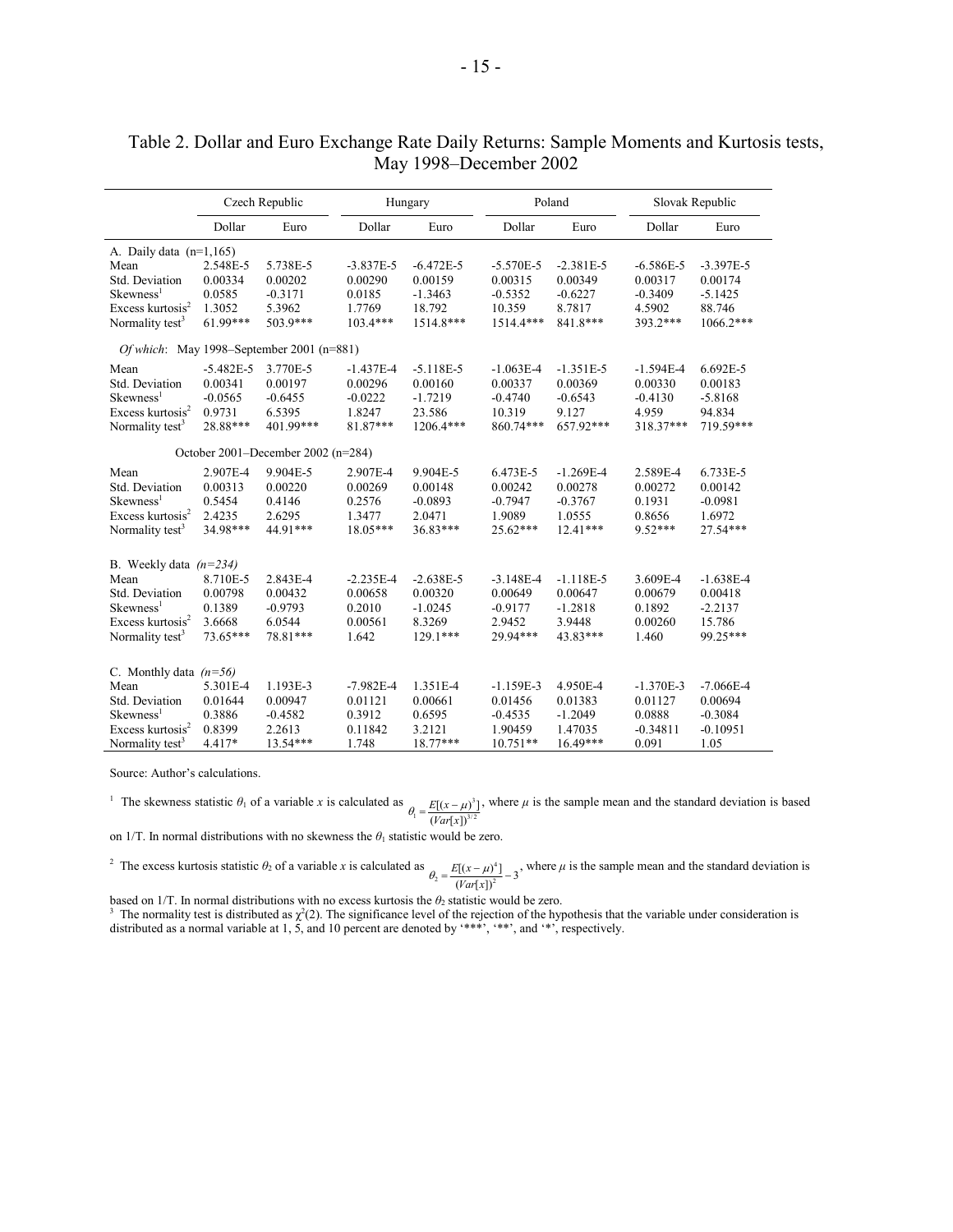

Figure 4. The Czech Republic, Hungary, Poland, and the Slovak Republic: Daily U.S. Dollar and Euro Exchange Rate Returns and Deviations from the Hodrick–Prescott Filter, May 1998–December 2002 1/

Source: Czech National Bank; author's calculations.

1/ First differences and differences from the Hodrick–Prescott filter. All data are in logs.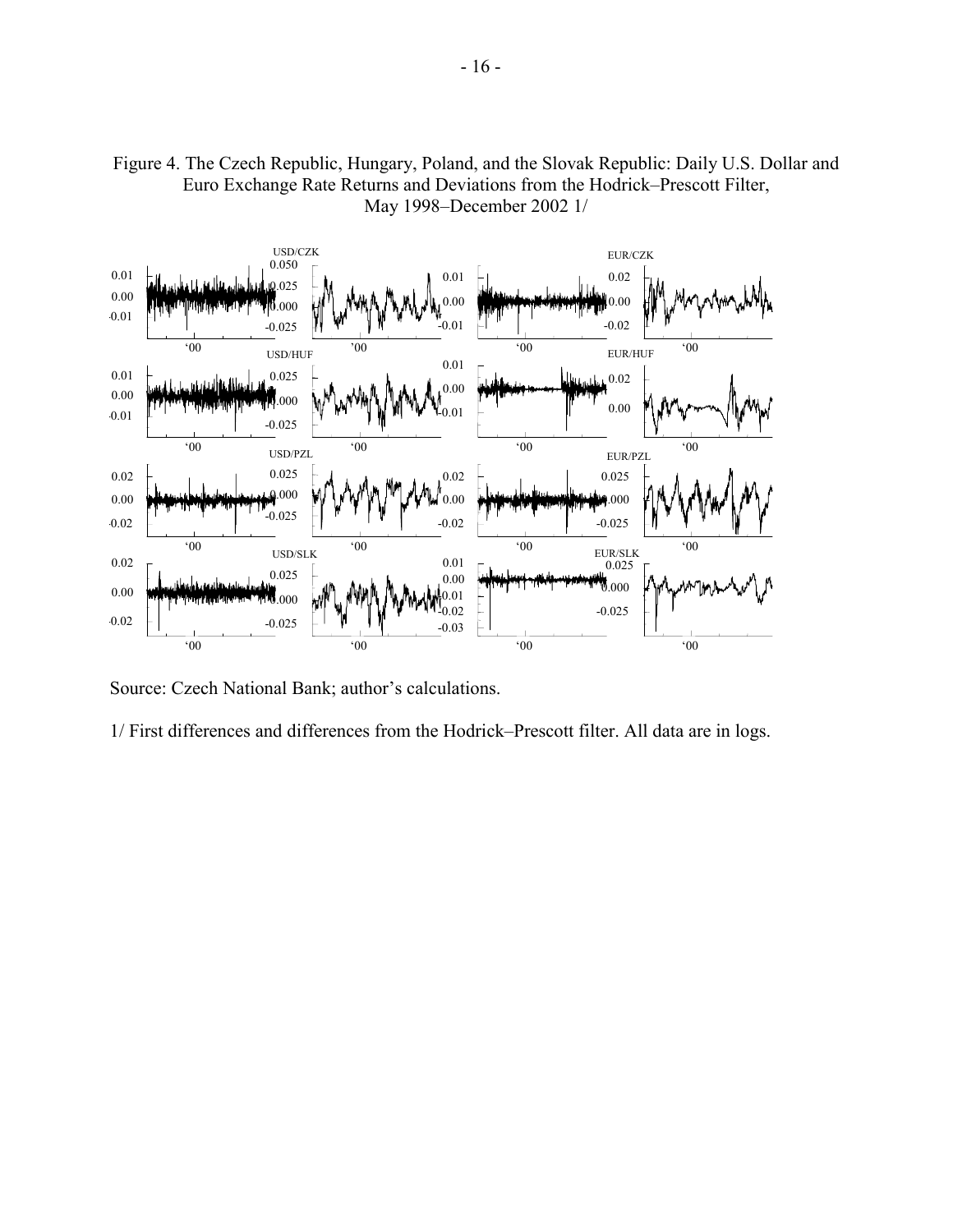### **A. Daily data**

The results for the daily data are shown in Table 3. As is well known, the Hodrick–Prescott filter can create spurious serial correlation in detrended data (Cogley and Nason, 1995).<sup>14</sup> Indeed, a few of the Durbin–Watson statistics are low, typically in tandem with the Pagan's error autocorrelation test. Also, the usual tests of heteroskedasticity of residuals are uncomfortably high. Therefore, we present the parameter estimates with standard errors corrected for both autocorrelation and heteroskedasticity (HACSE). The stability of estimated parameters of interest—*α* and *β*—was tested in recursive regressions and the results for the euro rates are shown in Figure  $5$ .<sup>15</sup> The fact that these regressions explain only a limited portion of the variance of the ∆*e*, variable (1–7 percent) is not surprising—the order flow drives daily exchange rate fluctuations, not the endogenous liquidity process.

Most point estimates of the mean reversion processes  $\alpha$  and  $\beta$  have the expected signs. We have found only four, statistically insignificant cases in Poland, and one in the Slovak Republic, where the proportionate mean reversion process does not hold  $(a>0)$ , the implication being that the exchange rate tends to drift away from the trend indefinitely. With positive *α*s, however, the nonlinear process (*β*) overcompensates for the linear one: when the deviation becomes "large," the exchange rate adjusts swiftly. In contrast, the additional mean reversion process fails only for the dollar exchange rate in the Slovak Republic (*β*>0).

The point estimates of the proportionate mean reversion process  $\alpha$ ) indicate that it would take between 7 and 60 days (up to 12 weeks) for the exchange rate to return to its trend in the absence of the nonlinear process. As expected, the speed of adjustment was the fastest in the Czech Republic and the slowest in Poland and the Slovak Republic. We also find that it is the linear process that drives the return to trend: evaluated at absolute value mean, the impact of the linear adjustment process (*n*) was about ten times stronger than the impact of the nonlinear process  $(n)^3$ .

Accounting for nonlinear mean reversion removes some of the excess kurtosis from the data. Comparing the excess kurtosis statistics from Table 2 with the excess kurtosis statistics estimated for the residuals from Tables 3 to 6, their values are declining across currencies and periods, although the statistics itself rarely become insignificant.

<sup>&</sup>lt;sup>14</sup> We also tested for another well-known problem of the Hodrick-Prescott filter: the filter fails at the beginning and end of the time series. Given the length of our series, exclusion of those observations does not change our results.

<sup>&</sup>lt;sup>15</sup> The structural break in Hungary's recursive estimates of  $\alpha$  and  $\beta$  is explained, of course, by its move away from the tight crawling peg regime toward a floating one. In line with observed link between the forint and zloty currencies, the shock was instantly transmitted to the Polish currency, but not to the Czech or Slovak currencies (Kóbor and Szekély, 2004).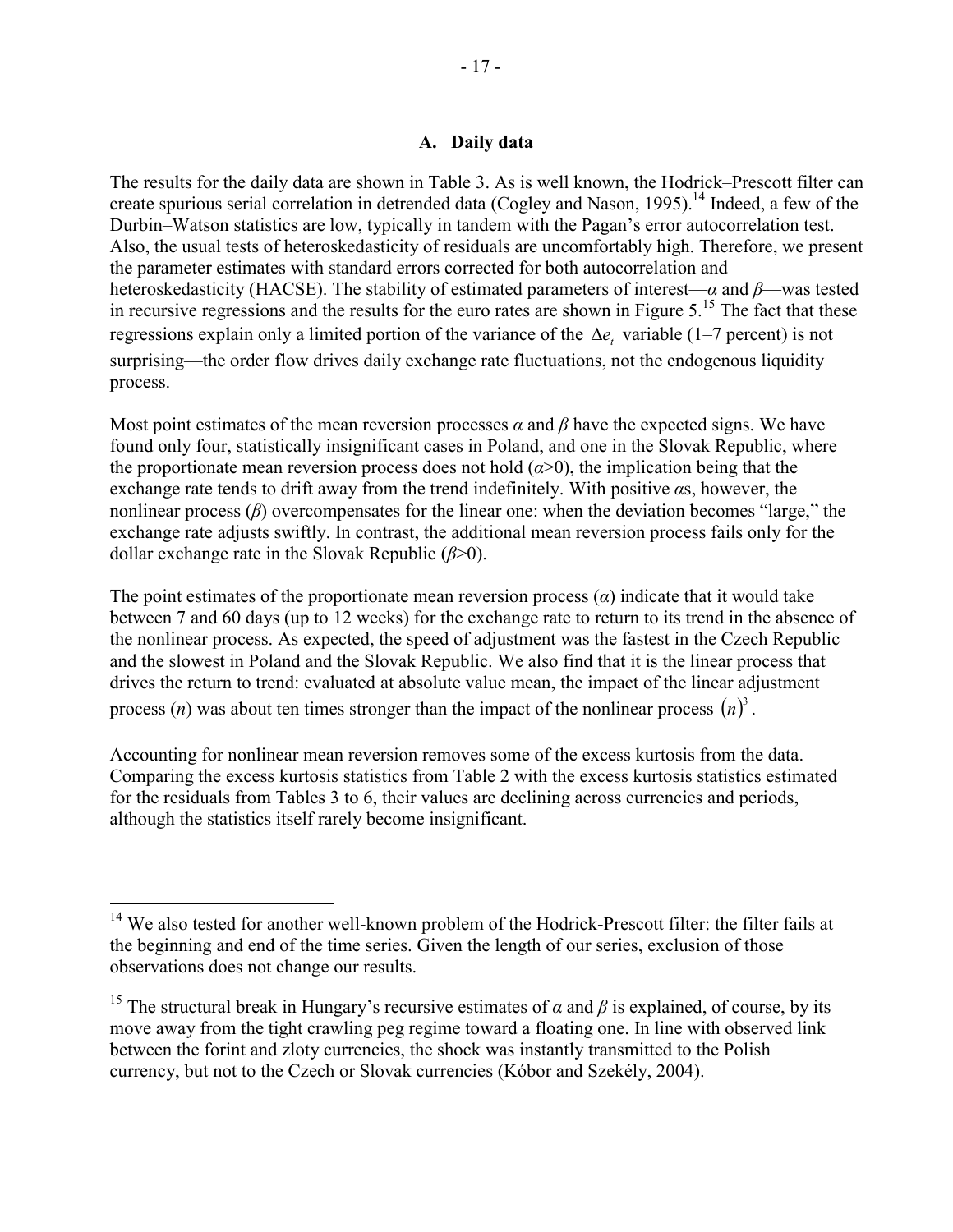

Figure 5. Recursive Estimates of *α* and *β* and Their Two Standard Errors (Recursive OLS regressions of euro daily exchange rates)

Source: Own estimates of equation (4); daily data, initialization after 400 observations.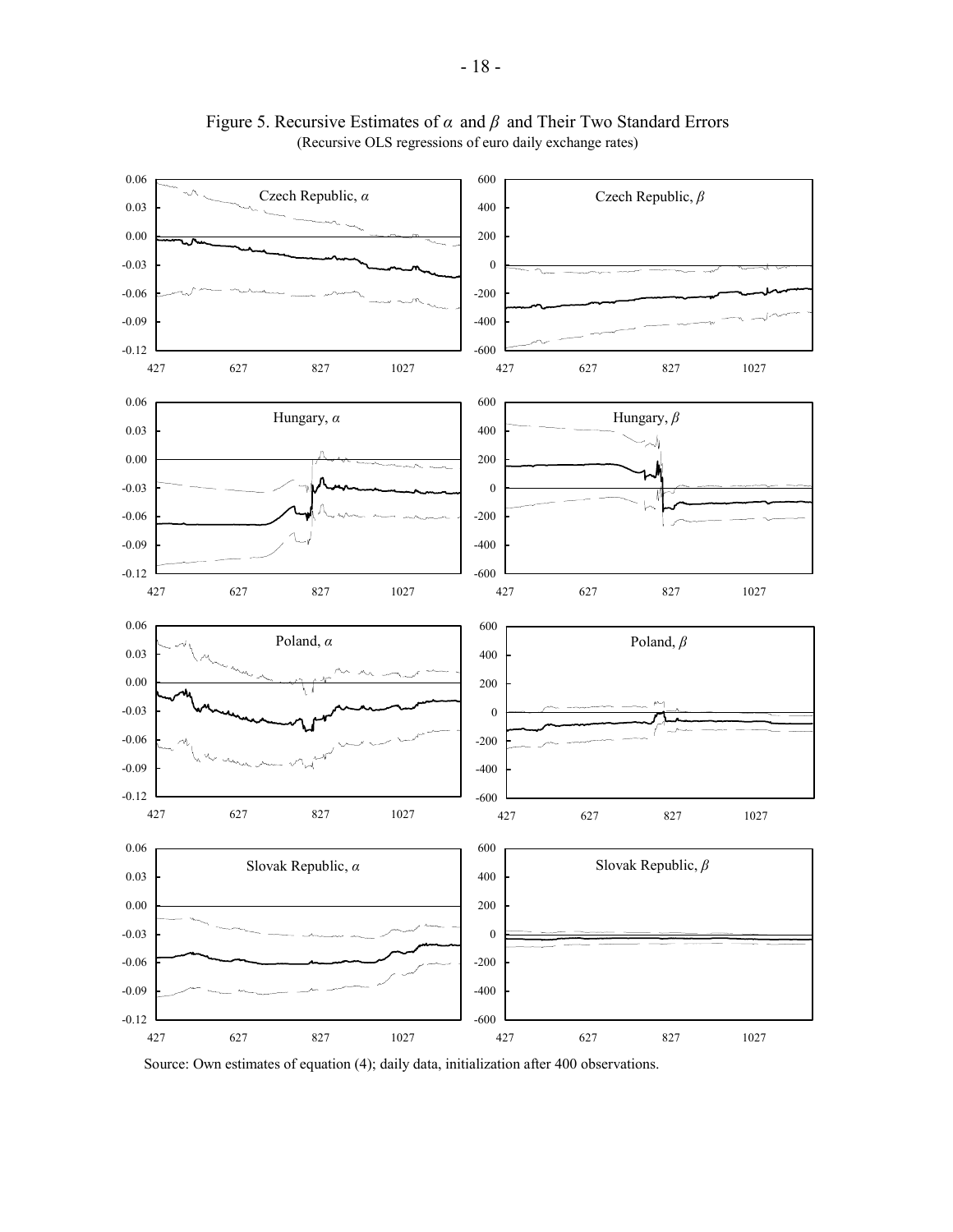| bel ute /                                                                                                              |  |
|------------------------------------------------------------------------------------------------------------------------|--|
| - 2222                                                                                                                 |  |
| )<br> <br> <br>֧֧֧֧֧֧֧֧֧֧֧֧֧֧֧֦֧֧֧֧֧֛֧֧֧֧֧֧֧֧֧֧֧֧֧֧֧֧֧֧֚֚֚֚֚֚֚֚֚֚֚֚֚֚֚֚֚֚֚֚֚֚֚֚֝֝֓֝֟֓֝֟֝֓֝֓֝֓֜֜֝֓֜֝֓֜֝֜֝֬֝֝            |  |
| $\sim$ $\frac{1}{4}$ $\frac{1}{4}$ $\frac{1}{4}$ $\frac{1}{4}$ $\frac{1}{4}$ $\frac{1}{4}$ $\frac{1}{4}$ $\frac{1}{4}$ |  |
| いいこ<br>I., L                                                                                                           |  |
| .<br>.<br>.<br>$\overline{1}$ D <sub>o</sub><br>י<br>גע                                                                |  |
| $\frac{1}{2}$<br>l                                                                                                     |  |

|                    | Czech Republic                                      |                                                                                         | Hungary<br>$\mathsf{l}$ |              | Poland                                          |              | Slovak Republic |               |
|--------------------|-----------------------------------------------------|-----------------------------------------------------------------------------------------|-------------------------|--------------|-------------------------------------------------|--------------|-----------------|---------------|
|                    | Dollar                                              | Euro                                                                                    | Dollar                  | Euro         | Dollar                                          | Euro         | Dollar          | Euro          |
|                    |                                                     |                                                                                         |                         |              | Sample period : May 1998–December 2002 (n=1141) |              |                 |               |
|                    |                                                     |                                                                                         | $-0.03098**$            | $-0.02643**$ | 0.02559                                         | $-0.00258$   | $-0.03981***$   | $-0.02996***$ |
|                    |                                                     |                                                                                         | (0.0148)                | (0.0197)     | (0.0165)                                        | (0.0169)     | (0.0155)        | (0.0097)      |
|                    |                                                     |                                                                                         | $-60.062$               | $-82.542$    | $-176.82***$                                    | $-85.676**$  | $-16.872$       | $-10.188$     |
|                    | $-0.01456$<br>$(0.0125)$<br>$-32.398*$<br>$(16.79)$ | $-0.02652$<br>$(0.0175)$<br>$-134.83*$<br>$(69.57)$                                     | (45.65)                 | (161.8)      | (47.11)                                         | (43.52)      | (36.41)         | (25.51)       |
|                    |                                                     |                                                                                         | 1.93                    | 2.00         | 1.89                                            | 2.04         | 1.89            | 1.55          |
|                    |                                                     |                                                                                         | 1.5362                  | $3.6337***$  | $-8494*$                                        | 1.8948*      | 2.0595*         | $11.607***$   |
|                    | $1.93$<br>$2.0061*$<br>$0.018$                      | $2.03$<br>$2.2105*$<br>$0.027$                                                          | 0.025                   | 0.021        | 0.061                                           | 0.029        | 0.023           | 0.017         |
|                    |                                                     |                                                                                         |                         |              | Sample period : May 2000-December 2002          | $(n=654)$    |                 |               |
|                    |                                                     | $-0.0565$ **<br>$(0.0228)$<br>$-17.680$<br>$(121.2)$<br>$1.988$<br>$1.9998$<br>$1.3998$ | $-0.02980$              | $-0.01632$   | 0.02215                                         | 0.00375      | $-0.04837*$     | $-0.01693$    |
|                    |                                                     |                                                                                         | (0.0198)                | (0.0252)     | (0.0223)                                        | (0.0215)     | (0.0202)        | (0.0145)      |
|                    |                                                     |                                                                                         | $-61.777$               | $-141.46$    | $-177.93**$                                     | $-84.406*$   | 4.6477          | $-51.647$     |
|                    | $-0.03225**$<br>$(0.0163)$<br>$-9.357$<br>$-1.33$   |                                                                                         | (50.54)                 | (178.5)      | (73.34)                                         | (48.64)      | (44.49)         | (98.50)       |
|                    |                                                     |                                                                                         | 1.92                    | 2.00         | 1.85                                            | 1.99         | 1.95            | 1.76          |
|                    |                                                     |                                                                                         | 0.7338                  | 3.5054****   | 1.3541                                          | 0.8074       | 1.0760          | $1.9763*$     |
|                    | $1.91$<br>$1.6491$<br>$0.021$                       |                                                                                         | 0.028                   | 0.027        | 0.065                                           | 0.030        | 0.024           | 0.011         |
|                    |                                                     |                                                                                         |                         |              | Sample period : October 2001-December 2002      | $(n=299)$    |                 |               |
|                    |                                                     |                                                                                         | $-0.03036$              | $-0.02350$   | $-0.00590$                                      | 0.00976      | $-0.06766$      | 0.00838       |
|                    |                                                     |                                                                                         | (0.0329)                | (0.0231)     | (0.0333)                                        | (0.0225)     | (0.0428)        | (0.0194)      |
|                    |                                                     |                                                                                         | $-144.96$               | $-552.04**$  | $-319.79*$                                      | $-138.55***$ | $-631.45***$    | $-178.87$     |
|                    | $-0.03620$<br>$(0.0367)$<br>$-1.0951$<br>$(29.37)$  |                                                                                         | (124.4)                 | (249.9)      | (180.4)                                         | (50.89)      | (299.3)         | (116.8)       |
|                    |                                                     | $-0.06352$<br>$(0.0409)$<br>$-0.60180$<br>$(173.0)$<br>$1.95$<br>$1.95$                 | 2.00                    | 1.90         | 1.83                                            | 1.98         | 1.85            | 1.69          |
| Autocor.<br>R $^2$ |                                                     |                                                                                         | 0.3126                  | 0.9763       | .8579                                           | $2.0071*$    | 1.2118          | 1.3030        |
|                    | $\frac{1.84}{2.2701}$                               | 0.030                                                                                   | 0.032                   | 0.046        | 0.035                                           | 0.044        | 0.071           | 0.013         |

Source: Author's calculations.

Source: Author's calculations.<br><sup>1</sup> Estimation by ordinary least squares, robust standard errors corrected for heteroskedasticity and autocorrelation are reported in parentheses as 'HACSE'. The<br>Durbin–Watson and error auto Durbin–Watson and error autocorrelation statistics are labeled as 'DW' and 'Autocor.', respectively. The coefficient of determination is  $R^2$ . The significance level 1 Estimation by ordinary least squares, robust standard errors corrected for heteroskedasticity and autocorrelation are reported in parentheses as 'HACSE'. The at 1, 5, and 10 percent are denoted by '\*\*\*', '\*\*', and '\*', respectively. The parameter significance is based on robust standard errors.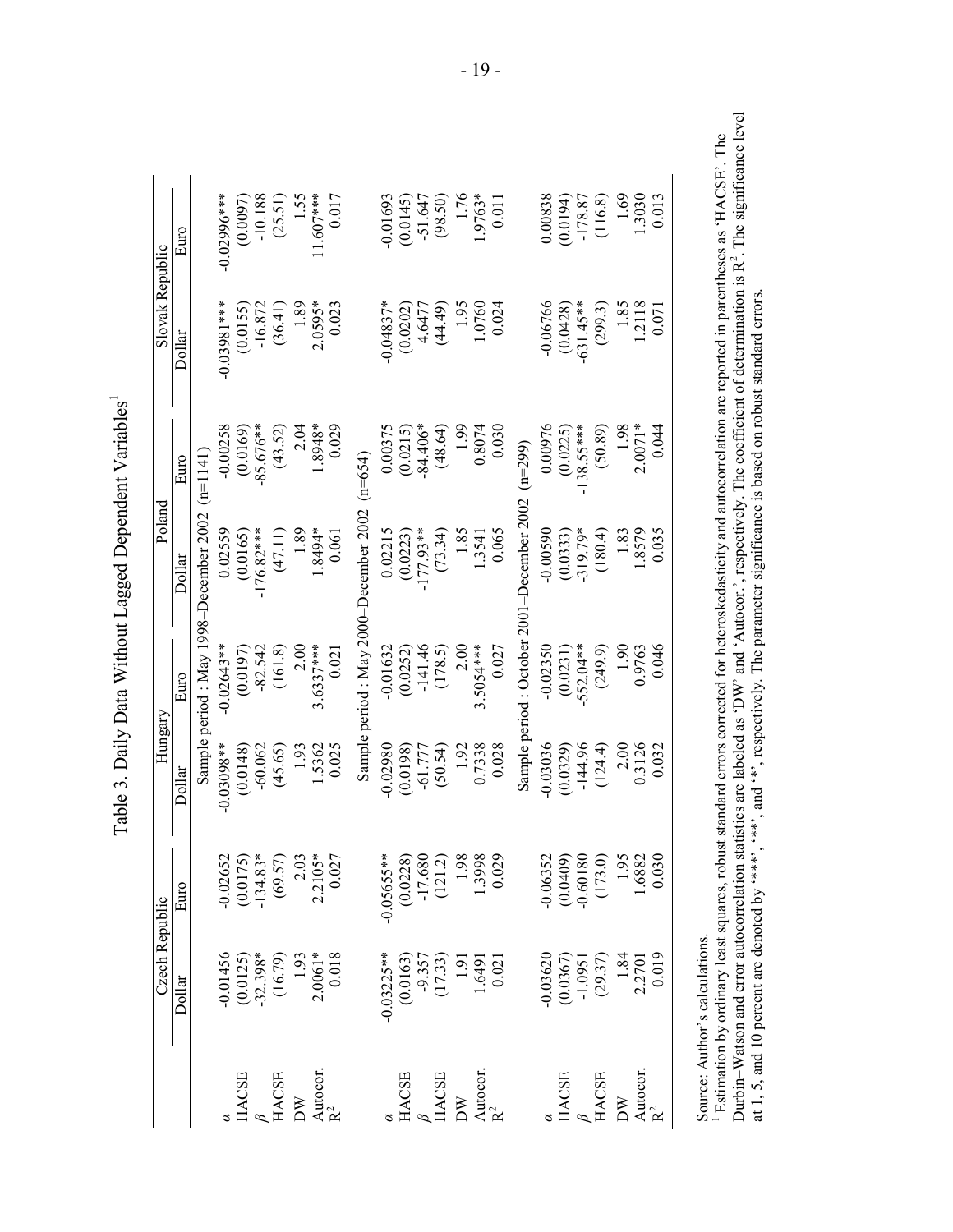To test for the presence of random walk and to examine the robustness of our results to residual autocorrelation, we re-estimated equation 4 with 24 lagged dependent variables included in each regression (Table 4).<sup>16</sup> Regarding the former question, we find evidence that random walk is present. On the one hand, the estimated parameters of one-period lagged dependent variables ( $\Delta e_{f-1}$ ) are not statistically different from zero, thus suggesting consistency with the random walk hypothesis. On the other hand, and more importantly, the estimated parameters at other lags ( $\Delta e_{t-1-i}$ ) are significant, although at different lag lengths for various currencies. The lagged terms are jointly significant (Annex II) and the explained variance in the model (4) rises sharply. Regarding the latter issue, residual autocorrelation became less of a problem in most regressions, although a few stubbornly correlated residuals remained (e.g., the forint/euro series).

In the augmented equation (4) both the coefficients on the proportional and nonlinear mean reversion increased in magnitude and for many of them we can reject the null hypothesis of *α* or *β*, or both, being equal to zero. For example, seven out of the twelve estimated *β* parameters for the euro exchange rates are statistically significant and all are negative and large. Only a handful of the estimated  $\alpha$  parameters are positive and none of them is significantly different from zero.

Second, the estimated *β*s increase (and often become statistically significant) as we shorten the sample—with the notable exception of the Czech koruna data—perhaps as a manifestation of additional interest in those currencies from the side of international foreign exchange market makers. These findings are consistent with our observations regarding market depth. Why, then, the decline in *β*s in the Czech koruna and post-2000 Hungarian forint results? We see two complementary explanations. First, the volume of Czech koruna foreign exchange trades peaked at US\$5 billion per day in late 1998/early 1999 and declined to less than one half thereafter (Figure 2). Second, we interpret declining *β*s as a sign of a gradually maturing market: from the recursive estimates we see that as the absolute-value *β*s decline, the absolute-value *α*s increase (Figure 6). In other words, these markets no longer require a sizable exchange rate shock to start a nonlinear, endogenous-liquidity-driven return back to the trend, because the proportional part of the mean reversion takes care of the adjustment.

# **B. Weekly data**

We re-estimated equation 4 with the weekly data with several objectives in mind (Tables 5 and 6). First, we can investigate the time horizon of the endogenous liquidity hypothesis. For example, the speed of adjustment may be better captured in lower-frequency data. Second, we can explore the robustness of the daily data results. Third, we can compare our results directly to those of Faruqee and Redding (1999).

<sup>&</sup>lt;sup>16</sup> It was not trivial to determine an optimal lag length. Commonly used information criteria suggested lag lengths anywhere between 12 and 38 for individual currencies and samples. The median value was 24 for daily data and 18 for weekly data.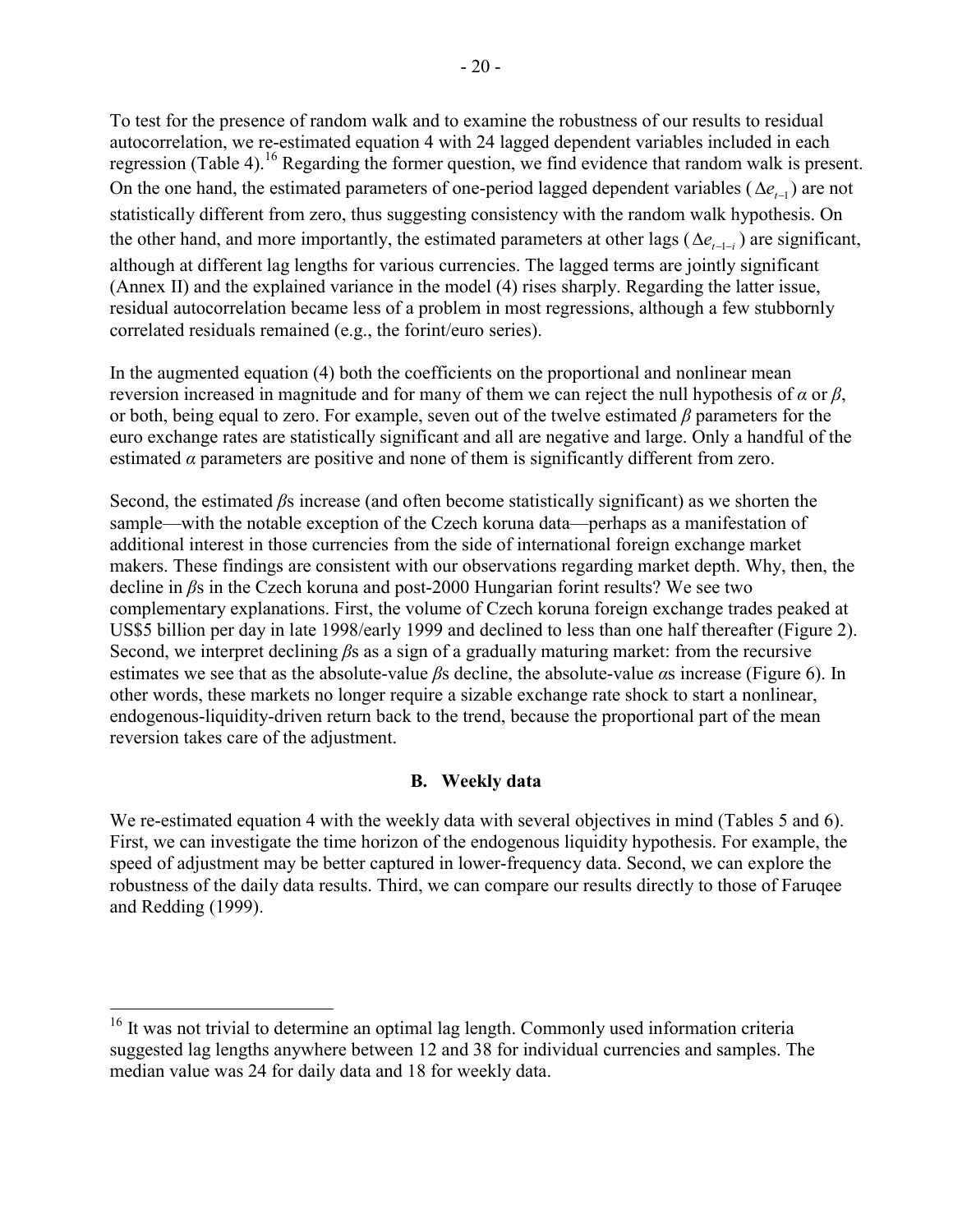|                                                                                                       | Czech Republic                                          |                                                                                          | Hungary       |                           | Poland                                 |                         | Slovak Republic |                          |
|-------------------------------------------------------------------------------------------------------|---------------------------------------------------------|------------------------------------------------------------------------------------------|---------------|---------------------------|----------------------------------------|-------------------------|-----------------|--------------------------|
|                                                                                                       | Dollar                                                  | Euro                                                                                     | Dollar        | Euro                      | Dollar                                 | Euro                    | Dollar          | Éшо                      |
|                                                                                                       |                                                         |                                                                                          |               |                           | Sample period : May 1998-December 2002 | $(n=1141)$              |                 |                          |
|                                                                                                       |                                                         |                                                                                          | $-0.04714***$ | $-0.03504*$               | 0.01136                                | $-0.01984$              | $-0.05347***$   | $-0.04170$ ***           |
| <b>HACSE</b>                                                                                          |                                                         |                                                                                          | (0.0142)      | (0.0190)                  | (0.0174)                               |                         | (0.0152)        |                          |
|                                                                                                       |                                                         |                                                                                          | $-77.618$     | $-99.9559$                | $-191.97***$                           | $(0.0162)$<br>-77.6933* | $-16.402$       | $(0.0093)$<br>-37.155*** |
| 3<br>IACSE                                                                                            | $-0.02603**$<br>$(0.0121)$<br>$-44.565***$<br>$(16.86)$ | $-0.04146**$<br>$(0.0169)$<br>$-172.48**$<br>$(78.50)$                                   | (47.29)       | (158.7)                   | (57.20)                                | (42.17)                 | (36.34)         | (14.44)                  |
| DW                                                                                                    |                                                         |                                                                                          | 2.00          | 2.00                      | 1.99                                   | 2.00                    | 2.00            | 2.01                     |
| Autocor.<br>$R^2$                                                                                     | 2.00<br>1.0769                                          |                                                                                          | 0.5858        | $3.8167***$               | 0.7565                                 | $2.0378**$              | 0.1900          | $2.8731*$                |
|                                                                                                       | 0.047                                                   | $\begin{array}{c} 2.00 \\ 0.8182 \\ 0.056 \end{array}$                                   | 0.052         | 0.077                     | 0.081                                  | 0.076                   | 0.053           | 0.101                    |
|                                                                                                       |                                                         |                                                                                          |               | Sample period: May 2000   | becember 2002                          | $(n=654)$               |                 |                          |
|                                                                                                       |                                                         |                                                                                          | $-0.04340**$  | $-0.02055$                | 0.01112                                | $-0.00909$              | $-0.06740***$   | $-0.03568**$             |
| $\begin{array}{l} \begin{array}{l} \textrm{HACSE} \\ \beta \\ \textrm{HACSE} \end{array} \end{array}$ |                                                         |                                                                                          | (0.0189)      | (0.0241)                  | (0.0236)                               | (0.0199)                | (0.0195)        | (0.0154)                 |
|                                                                                                       |                                                         |                                                                                          | $-71.2372$    | $-149.06$                 | $-188.91*$                             | $-86.951*$              | 4.9190          | $-10.313$                |
|                                                                                                       | $-0.04241$ ***<br>$(0.0154)$<br>$-23.125$<br>$(19.00)$  |                                                                                          | (52.54)       | (176.2)                   | (91.74)                                | (48.71)                 | (43.27)         | (97.73)                  |
| DW                                                                                                    | $2.00$<br>$0.5460$                                      |                                                                                          | 2.00          | 2.01                      | 1.99                                   | 1.98                    | 2.00            | 2.01                     |
|                                                                                                       |                                                         |                                                                                          | 0.8339        | 5.6865***                 | $6.0222***$                            | 4.1287                  | 0.5122          | 2.2694 **                |
| Autocor.<br>$R^2$                                                                                     | 0.062                                                   | $-0.08747***$<br>$(0.0241)$<br>$-52.889$<br>$-52.889$<br>$(124.7)$<br>$2.00$<br>$0.9448$ | 0.055         | 0.012                     | 0.094                                  | 0.109                   | 0.068           | 0.079                    |
|                                                                                                       |                                                         |                                                                                          |               | Sample period : October . | <b>December 2002</b>                   | $(n=299)$               |                 |                          |
|                                                                                                       | $-0.04081$                                              |                                                                                          | $-0.03560$    | $-0.02515$                | $-0.02948$                             | 0.00146                 | $-0.13085***$   | 0.00510                  |
| <b>HACSE</b>                                                                                          |                                                         |                                                                                          | (0.0346)      | (0.0261)                  |                                        | (0.0191)                | (0.0504)        | (0.0178)                 |
|                                                                                                       |                                                         |                                                                                          | $-199.03$     | $-526.91**$               | $(0.0377)$<br>$-312.92$                | $-166.67***$            | $-759.54**$     | $-190.80*$               |
| $\beta$ HACSE                                                                                         | $(0.0328)$<br>-18.282<br>-18.282                        | $(175.7)$<br>(0.0455)<br>(455)<br>(175.7)                                                | (145.4)       | (254.9)                   | (237.3)                                | (49.00)                 | (348.4)         | (118.6)                  |
| DΨ                                                                                                    |                                                         |                                                                                          | 2.00          | 2.03                      | 2.01                                   | 2.05                    | 2.00            | 2.00                     |
|                                                                                                       | $0.199$<br>0.4484<br>0.100                              | $\begin{array}{c} 2.00 \\ 0.4273 \\ 0.100 \end{array}$                                   | 0.3729        | 4.5363***                 | .4056                                  | 1.9929                  | 0.0672          | 0.7709                   |
| Autocor.<br>$R^2$                                                                                     |                                                         |                                                                                          | 0.079         | 0.127                     | 0.133                                  | 0.176                   | 0.162           | 0.096                    |

Table 4. Daily Data With Lagged Dependent Variables1 Table 4. Daily Data With Lagged Dependent Variables<sup>1</sup>

> Source: Author's calculations. Source: Author's calculations.

 $1$  24 lagged values of the dependent variable are included in the regression, but are not reported. Estimation by ordinary least squares, robust standard errors corrected for heteroskedasticity and autocorrelation statis <sup>1</sup> 24 lagged values of the dependent variable are included in the regression, but are not reported. Estimation by ordinary least squares, robust standard errors corrected for heteroskedasticity and autocorrelation are reported in parentheses as 'HACSE'. The Durbin–Watson and error autocorrelation statistics are labeled as 'DW' and 'Autocor.', respectively. The coefficient of determination is R<sup>2</sup>. The significance level at 1, 5, and 10 percent are denoted by '\*\*\*, ", and '\*, respectively. The 'Autocor.', respectively. The coefficient of determination is R<sup>2</sup>. The significance level at 1, 5, and 10 percent are denoted by '\*\*\*', ", and '\*', respectively. The parameter significance is based on robust standard errors. parameter significance is based on robust standard errors.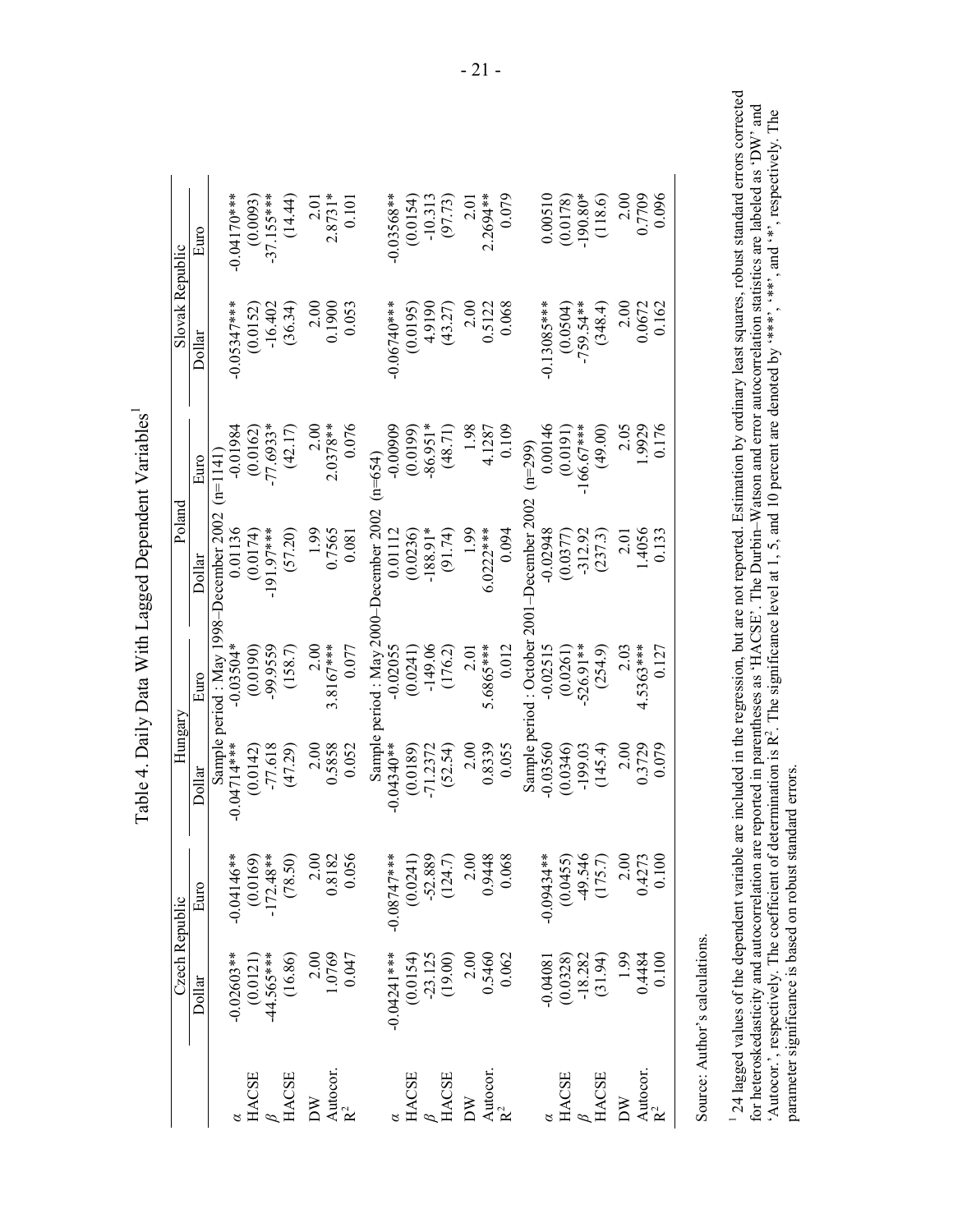|                                       | Czech Republic              |                                                        | Hungary                       |                            | Poland                                         |                            | Slovak Republic            |                         |
|---------------------------------------|-----------------------------|--------------------------------------------------------|-------------------------------|----------------------------|------------------------------------------------|----------------------------|----------------------------|-------------------------|
|                                       | Dollar                      | Euro                                                   | Dollar                        | Euro                       | Dollar                                         | Euro                       | Dollar                     | Euro                    |
|                                       |                             |                                                        |                               |                            | Sample period : May 1998-December 2002 (n=216) |                            |                            |                         |
| <b>HACSE</b>                          | $-0.03932$<br>(0.0524)      | $-0.06595$<br>(0.0542)                                 | $-0.10352$<br>(0.0630)        | $-0.02543$<br>(0.0580)     | $-0.08316*$<br>(0.0497)                        | $-0.02849$<br>(0.0633)     | $-0.09276$<br>(0.0572)     | $-0.01522$<br>(0.0341)  |
| <b>HACSE</b>                          | $-62.088*$<br>(37.04)       | $-123.32$<br>(131.5)                                   | $-117.30$<br>(73.32)          | $-308.80$<br>(271.7)       | $-33.319$<br>(64.03)                           | $-110.33$<br>(120.4)       | $-17.700$<br>(66.60)       | $-180.12***$<br>(68.96) |
| Autocor.<br>$R^2$<br>$\mathbb{N}$     | 0.0892<br>$1.83$<br>1.7807* | 1.69<br>1.1746<br>0.047                                | 0.086<br>$1.88$<br>$2.6335**$ | 0.059<br>2.03<br>1.6027    | 1.86<br>1.7495*<br>0.051                       | 2.5691**<br>1.97<br>0.055  | 3.4597***<br>1.77<br>0.051 | 1.86<br>1.5652<br>0.047 |
|                                       |                             |                                                        |                               |                            | Sample period : May 2000-December 2002 (n=135) |                            |                            |                         |
| <b>HACSE</b>                          | $-0.04097$<br>(0.0794)      | $-0.02185$<br>(0.0721)                                 | $-0.07385$<br>(0.0823)        | $-0.01678$<br>(0.0736)     | (0.0643)<br>$-0.09572$                         | $-0.02186$<br>(0.0752)     | $-0.13105*$<br>(0.0770)    | -0.08499<br>(0.0607)    |
| <b>HACSE</b>                          | $-85.983*$<br>(49.90)       | (161.6)<br>$-317.37***$                                | $-129.37$<br>(85.12)          | $-620.72**$<br>(311.9)     | 1.8589<br>(60.36)                              | $-108.75$<br>(135.5)       | $-34.442$<br>(76.58)       | (248.5)<br>$-102.57$    |
| Autocor.<br>$R^2$<br>$\sum_{i=1}^{n}$ | $1.89$<br>1.4643<br>0.062   | $\begin{array}{c} 1.80 \\ 0.9688 \\ 0.049 \end{array}$ | 1.98<br>1.9404<br>0.072       | 2.06<br>$2.0512*$<br>0.101 | 1.84<br>0.9668<br>0.044                        | 2.00<br>2.1794 **<br>0.058 | 0.068<br>1.78<br>2.2045    | 1.85<br>1.5802<br>0.057 |

 $\overline{\phantom{0}}$ Table 5. Weekly Data Without Lagged Dependent Variables<sup>1</sup>  $\frac{1}{2}$  $+17.$  $\frac{1}{2}$  $\frac{c}{\pi}$  $\frac{1}{2}$  $W_{i+1}$  $\cdot$  $\tilde{\mathsf{C}}$  $\frac{1}{2}$  $\overline{W}_a$  $\overline{u}$  $T_0$ 

<sup>1</sup> Estimation by ordinary least squares, robust standard errors corrected for heteroskedasticity and autocorrelation are reported in parentheses as 'HACSE'. The<br>Durbin–Watson and error autocorrelation statistics are labe Durbin–Watson and error autocorrelation statistics are labeled as 'DW' and 'Autocor.', respectively. The coefficient of determination is  $R^2$ . The significance level 1 Estimation by ordinary least squares, robust standard errors corrected for heteroskedasticity and autocorrelation are reported in parentheses as 'HACSE'. The at 1, 5, and 10 percent are denoted by '\*\*\*', '\*\*', and '\*', respectively. The parameter significance is based on robust standard errors.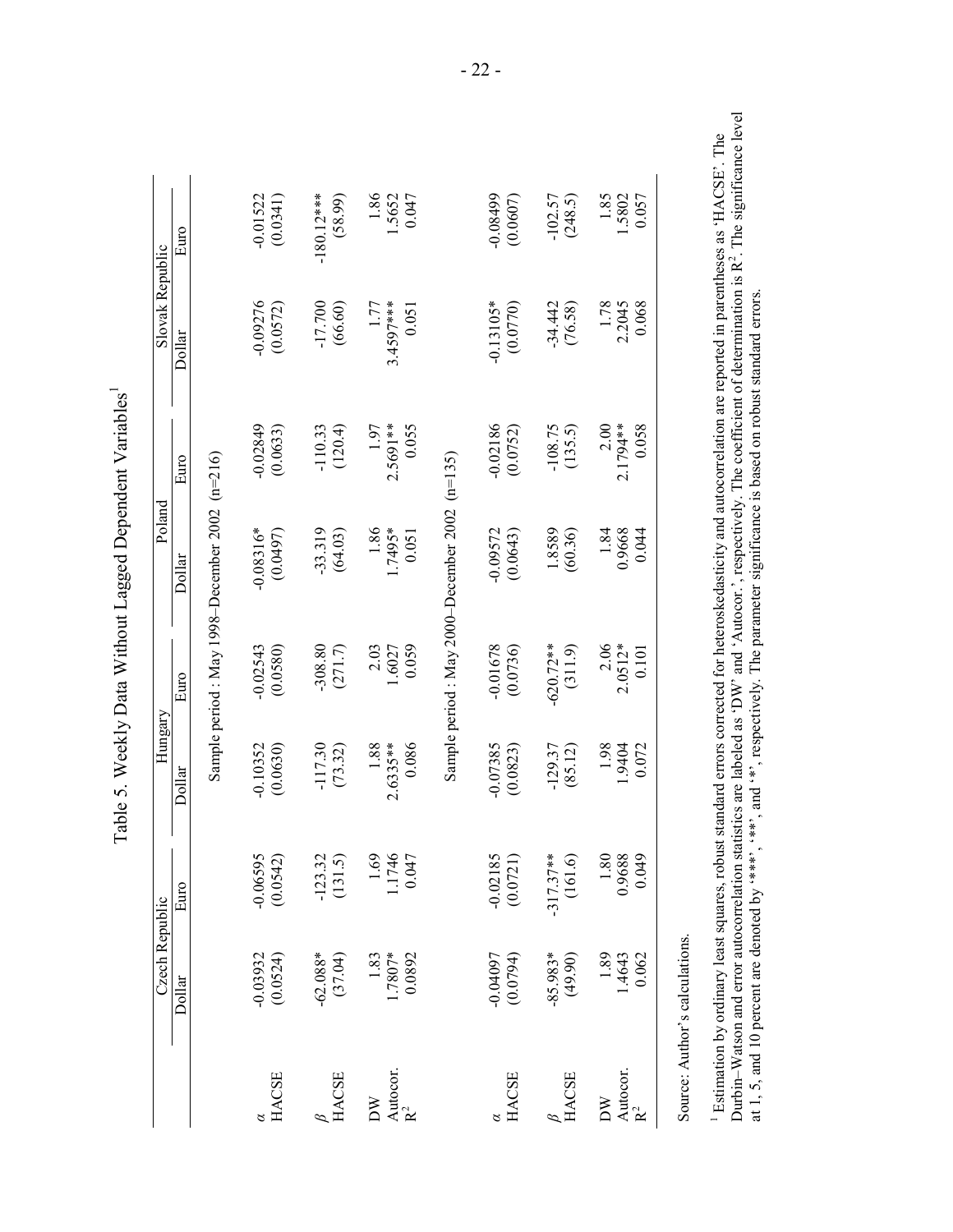| Czech Republic            |                              | Hungary                        |                              | Poland                                         |                             | Slovak Republic           |                          |
|---------------------------|------------------------------|--------------------------------|------------------------------|------------------------------------------------|-----------------------------|---------------------------|--------------------------|
| Dollar                    | Euro                         | $D$ ollar                      | Euro                         | Dollar                                         | Euro                        | Dollar                    | Euro                     |
|                           |                              |                                |                              | Sample period : May 1998-December 2002 (n=216) |                             |                           |                          |
| $-0.14599**$<br>(0.0462)  | $-0.12525**$<br>(0.0544)     | $-0.20284***$<br>(0.0590)      | $-0.08138$<br>(0.0566)       | $-0.21714**$<br>(0.0968)                       | $-0.18393***$<br>(0.0706)   | $-0.16471***$<br>(0.0521) | $-0.09569**$<br>(0.0442) |
| $-57.678$<br>(44.92)      | $-261.50$<br>$(169.8)$       | $-85.643$<br>(78.69)           | $-683.54***$<br>(262.3)      | (70.09)<br>31.272                              | (119.9)<br>$-83.9694$       | $40.280$<br>(61.47)       | $-204.11*$<br>(110.4)    |
| 1.0444<br>0.204           | 2.00<br>1.7225<br>0.217      | 1.97<br>1.0720<br>0.197        | $2.06$<br>1.9527*<br>0.232   | 0.138<br>1.99<br>0.9712                        | 2.00<br>$2.2851**$<br>0.209 | 0.188<br>1.99<br>0.9875   | $7.3536***$<br>0.154     |
|                           |                              |                                |                              | Sample period : May 2000-December 2002 (n=135) |                             |                           |                          |
| $-0.19665***$<br>(0.0564) | $-0.09379$<br>(0.0716)       | $-0.36069**$<br>(0.1074)       | (0.0894)<br>$-0.04481$       | $-0.23740$<br>(0.1533)                         | $-0.14425*$<br>(0.0795)     | $-0.30068***$<br>(0.0894) | $-0.15068*$<br>(0.0795)  |
| $-140.24***$<br>(50.75)   | $-312.49*$<br>(186.2)        | $-64.6889$<br>(84.93)          | -994.60***<br>(323.5)        | (89.08)<br>54.021                              | $-110.76$<br>(127.3)        | $-39.103$<br>$(84.71)$    | $-382.82$<br>(247.7)     |
| 1.99<br>1.1319<br>0.262   | 0.190<br>$2.01$<br>4.0984*** | $\frac{1.96}{1.0813}$<br>0.225 | $4.3844***$<br>0.302<br>2.11 | $1.89$<br>2.8731***<br>0.135                   | 1.96<br>1.3880<br>0.284     | 1.1936<br>1.97<br>0.207   | 0.242<br>2.01<br>1.5713  |

<sup>1</sup> 18 lagged values of the dependent variable are included in the regression, but are not reported. Estimation by ordinary least squares, robust standard errors corrected for heteroskedasticity and autocorrelation are re 18 lagged values of the dependent variable are included in the regression, but are not reported. Estimation by ordinary least squares, robust standard errors corrected for heteroskedasticity and autocorrelation are reported in parentheses as 'HACSE'. The Durbin–Watson and error autocorrelation statistics are labeled as 'DW' and 'Autocor.', respectively. The coefficient of determination is R<sup>2</sup>. The significance level at 1, 5, and 10 percent are denoted by '\*\*\*', ", and '\*', respectively. The parameter significance is based on robust standard errors. parameter significance is based on robust standard errors.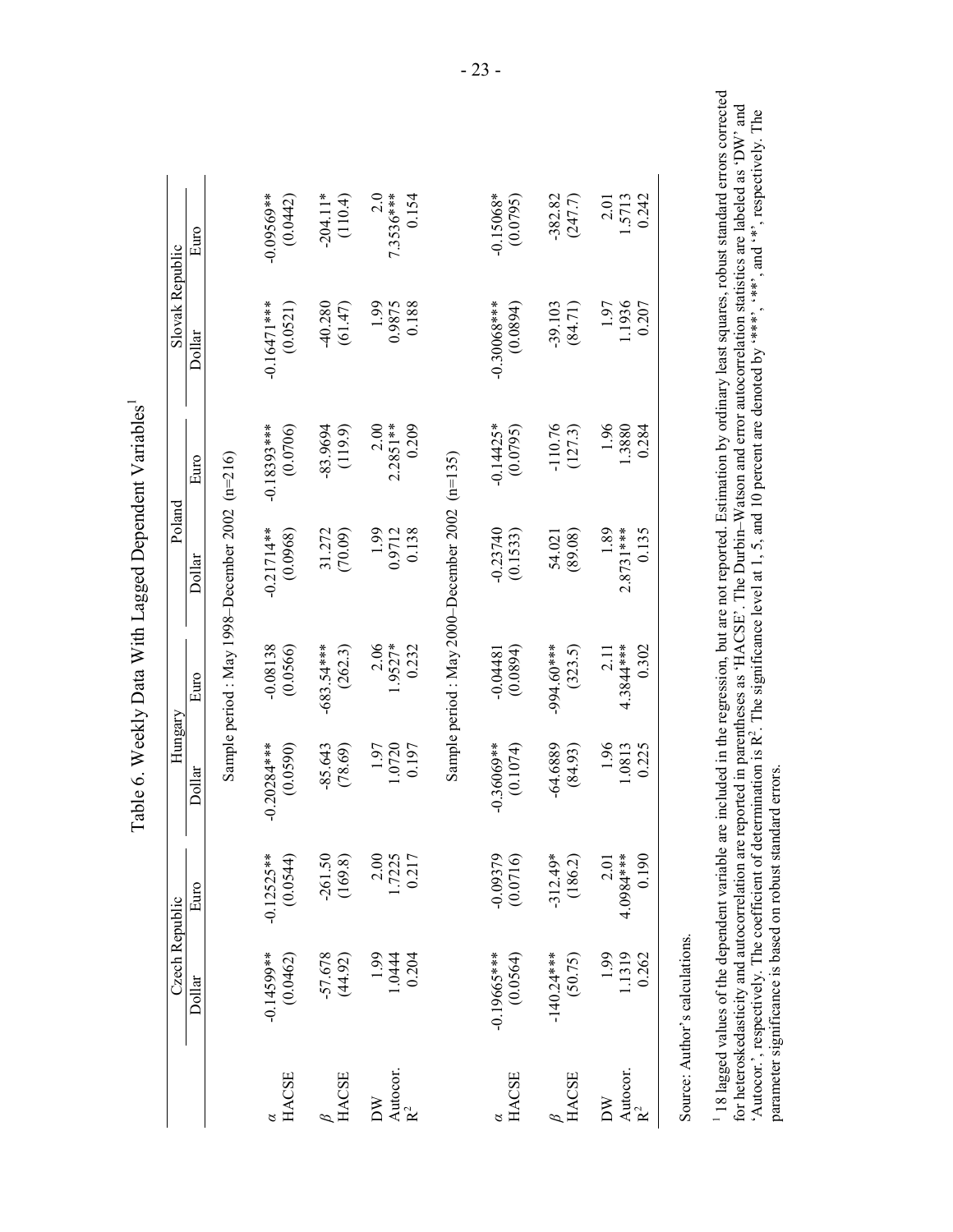We find little difference in the overall explanatory power of the model with weekly as compared to daily data. It appears that the nonlinear error correction mechanism is at play in the same countries as with the daily data and there is not much information one can use for deciding between the dailyand weekly-data results. As expected, the weekly data are less choppy than the daily data and, as a result, the adjusted  $R^2$  is somewhat higher, explaining between 5 and 10 percent of the variance of the dependent variable

Similar to the daily-data results, we have some reservations with respect to the serially correlated residuals in the model without lagged dependent variables (Table 5) and, hence, we focus primarily on the full-blown estimates with 18 lagged dependent variables (Table 6). All *α* parameters have the expected negative signs and only four out of the 16 point estimates in the two sample periods are not statistically different from zero (all either in the shortest subsample or in the U.S. dollar data). The estimates indicate that it would take between 2 and 15 weeks for the exchange rate to return to its long-term value in the absence of the nonlinear process. The size of the estimated *β* parameters and their statistical significance is comparable to the daily data models as are the findings with respect to the random walk hypothesis. The endogenous liquidity hypothesis seems to be validated especially in the full sample of the Czech koruna and shorter samples of the Hungarian forint

For comparison, the median Faruqee–Redding estimate of  $\alpha$  for weekly data (-0.18) in the G-7 countries suggests a faster linear mean-reversion process than our median estimate of *α* (-0.15). Our results imply, however, a more forceful nonlinear adjustment: our estimates of *β* (median of -85) are a multiple of that for G-7 (median of -15). This is a fairly intuitive result—it takes a larger departure from the trend in transition economies, as compared to the G-7 countries, to attract endogenous liquidity to the market. Nevertheless, given the weight of the linear adjustment process as compared to the nonlinear one, the overall speed of adjustment remains slower for the Visegrád Four countries as compared to the G-7 countries.

# **C. Volatility of Exchange Rate and Central Bank Interventions**

One important question to be examined in interpreting the results is whether they may, in part, reflect central bank intervention and regulatory pressures to curb short-term exchange rate volatility.17 We find a limited role of interventions for volatility smoothing, for the following reasons.

First, most interventions in the Visegrád Four countries were against the domestic currency, as the authorities tried to limit real appreciation with little interest in day-to-day nominal volatility (Holub, 2004).<sup>18</sup> Moreover, quantitative interventions were too small and infrequent to have a

 $17$  The literature yields little support to the hypothesis that interventions can calm financial markets or reverse market expectations, although this hypothesis is often seen as the primary justification for central bank interventions. See Stix (2001) for a review.

<sup>&</sup>lt;sup>18</sup> Interventions turned out to be quite costly for central banks as domestic interest rates declined sharply in the late 1990s. Holub (2004) estimated 2001-02 average annual sterilization cost thereof in the Czech National Bank to be equivalent to 1.5 percent of GDP.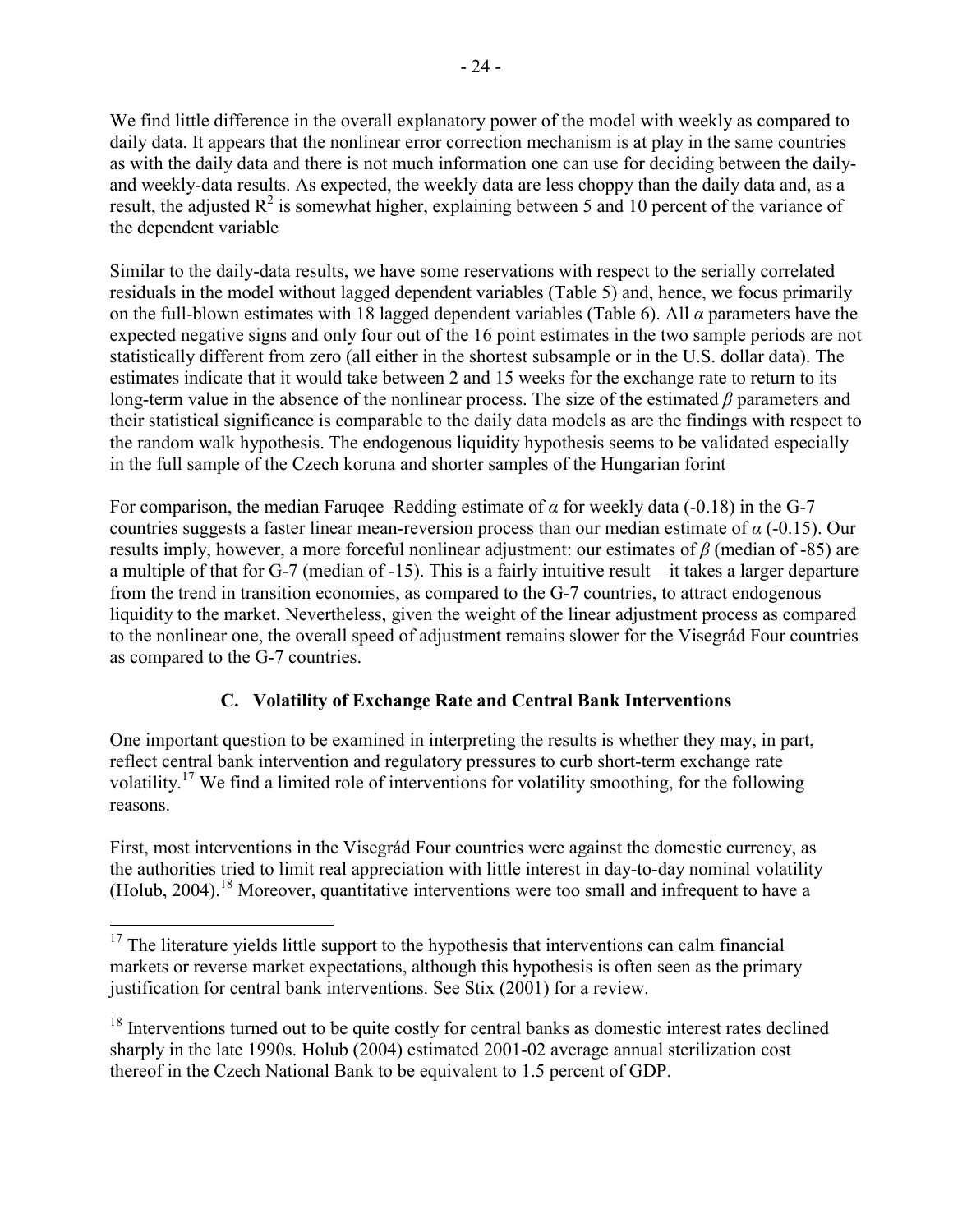marked impact on exchange rate volatility. For example, the CNB monthly average of interventions was less than US\$100 million during 2000-2002 or equivalent to about 0.2 percent of the turnover on the koruna market and those averages were even smaller for Hungary and the Slovak Republic. Of course, the signaling impact of quantitative interventions is hard to gauge as it depends on the market structure (Bofinger and Wollmershaeuser, 2001, and Kim, 2003) or the prevailing volatility regime (Beine, Laurent, and Lecourt, 2003). Even less can be said about regulatory pressures, although it is known that some foreign exchange market participants may "restrain" themselves voluntarily if they are worried that the central bank might "punish" them.

Second, we found no quantitative evidence that interventions may have curbed exchange rate volatility. Regressing within-the-month volatility of exchange rates on monthly interventions for the period of January 1999—December 2002, and controlling for contagion and trend-related movements in the exchange rate, we found that big-intervention months were associated in statistically significant manner with bigger volatility and *vice versa* in the Czech Republic, while the same exercise for Hungary and the Slovak Republic yielded statistically insignificant results. Hence, if the Czech, Hungarian, and Slovak central banks indeed tried to limit daily volatility of their currencies through quantitative interventions, these efforts do not show in our data.

# **D. Policy Implications**

Our results have some attractive policy implications. First, the results suggest that early liberalization of the foreign exchange market and financial-account transactions may pay off in terms of market liquidity and, hence, faster adjustment of the exchange rate. This would increase the viability of a floating regime, as well as making it more difficult to maintain a pegged regime. However, early liberalization is a necessary condition, not a sufficient one. For example, although the Slovak koruna was floated soon after the Czech koruna, the Slovak market remained thin and the turnover on the foreign exchange market grew slowly. Similarly, the floating of the Hungarian forint in 2001 and the rapid growth in turnover appear to be associated with fastgrowing liquidity. Moreover, the results for the Czech koruna suggest that a deep, maturing market is likely to be characterized by a gradually increasing weight of the linear adjustment processes. The speed of proportional adjustment of the Czech koruna and, more recently, the Hungarian forint is gradually becoming comparable to that of the G-7 countries.

Second, central banks need not be overly concerned with short-run volatility of their national exchange rates, given the self-correcting tendencies. This seems to be the practice of Visegrád Four central banks anyway, for they "lean against the wind" of real appreciation as compared to smoothing out short-term fluctuations as suggested by the conventional view of foreign exchange interventions. We even found evidence that CNB interventions were associated with increased exchange rate volatility.

Third, the endogenous liquidity effects are comparable empirically to the autoregressive processes of the random walk. Endogenous liquidity does not imply that the volatility of the nominal exchange rate is lower in a liquid market or that the level thereof is closer to its fundamental-based exchange rate, it only implies that the self-correcting mechanism is fast. The endogenous liquidity hypothesis seems to hold especially well in all samples of the Czech koruna and shorter samples of the Hungarian forint.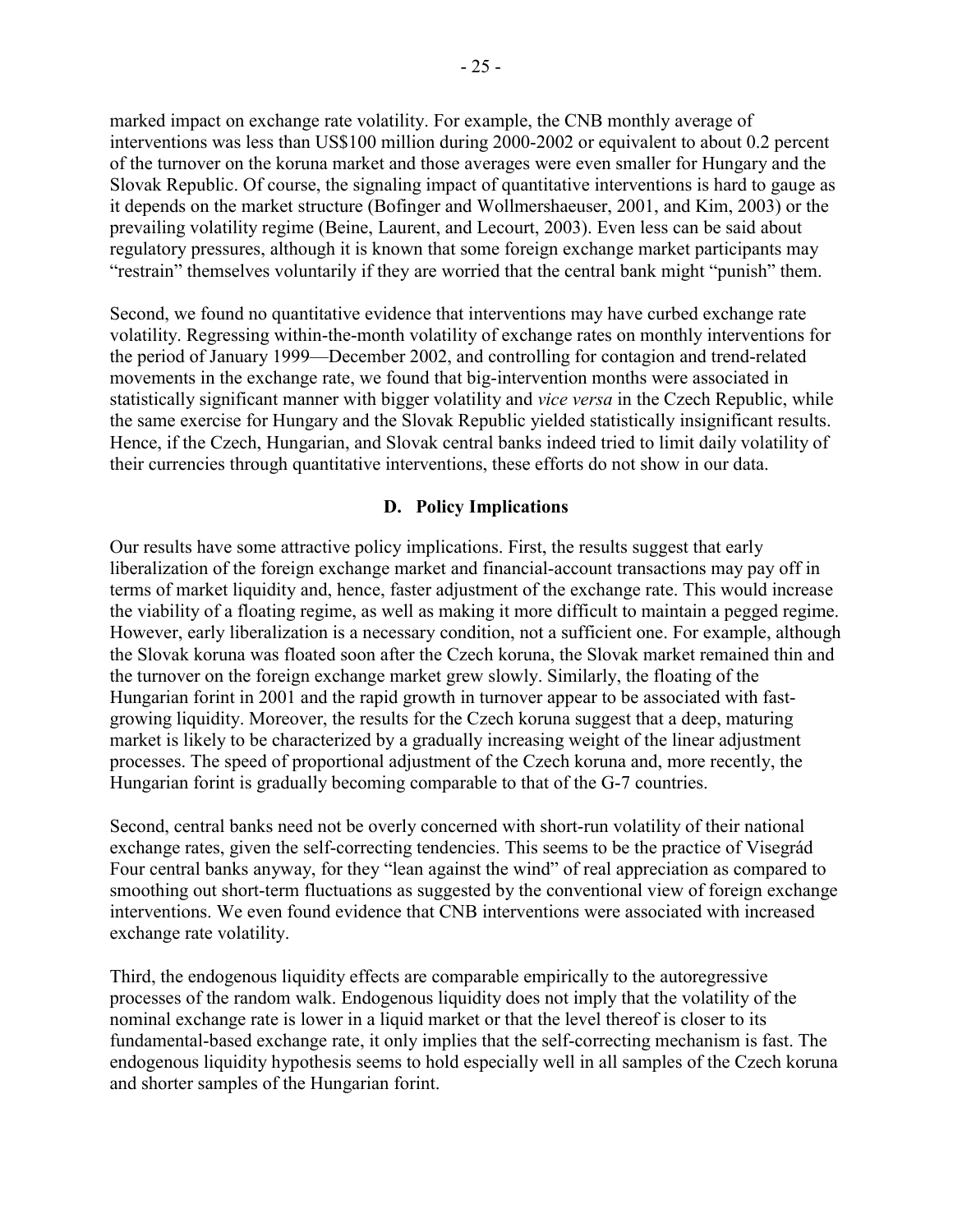Finally, we conjecture that nontransparent exchange rate arrangements and shallow markets in Poland and the Slovak Republic may have induced an irregular behavior of the exchange rate. For example, the Polish zloty is an outlier—in terms of similar volatility of both the dollar and euro exchange rates, positive signs of the estimated proportional mean reversion process (*α*), and comparatively large *β*s in the daily regressions. The results suggest that the zloty exchange rate adjusts only if the departure from the trend is large and that in the case of smaller deviations the rate tends to drift further from the trend, because a limited amount of endogenous liquidity is attracted into the market. We find similar results for the euro rate of the Slovak koruna in the 2001-2002 period.

# **V. CONCLUDING REMARKS**

Utilizing the empirical model of Faruqee and Redding (1999), we test endogenous liquidity provision in four Central European foreign exchange markets. In this model, stabilizing flows of liquidity are attracted to a market with a seemingly temporary shock to the exchange rate, reacting disproportionately fast to sizeable deviations from the longer-term exchange rate path. The testable equation contains a univariate error-correction mechanism that captures both the linear and nonlinear parts of the mean reversion process. This "endogenous liquidity" hypothesis suggests also a second channel through which opening financial markets militates in favor of exchange rate flexibility: it increases the viability of a floating regime, as well as making it more difficult to maintain a peg.

The empirical part of the paper validated the theoretical priors and found that the depth of the market may have implications for the speed of adjustment of the error-correction mechanism. We found the strongest support for the endogenous liquidity hypothesis in the Czech koruna market and, more recently, also in the Hungarian forint market. Quantitatively, the results are comparable to those of Faruqee and Redding for G-7 countries. The model was tested using weekly and daily exchange rate data for the U.S. dollar and euro against four Central European currencies for the 1998–2002 sample period, the Czech and Slovak korunas, Hungarian forint, and Polish zloty. In addition, we found some evidence that central bank interventions in the foreign exchange market may have fueled exchange rate volatility, presumably as a result of the "leaning against the wind" approach to interventions.

Liquid currencies, that is, those with a sufficient number of market makers and deep order books, tend to have shorter deviations from the trend exchange rate. The results seem to suggest a connection between the early liberalization of the foreign-exchange market and financial-account transactions in the Czech Republic and the resulting, faster-than-average adjustment of the Czech koruna to short-term deviations from the trend. A similar link between market deepening and the speed of adjustment of the exchange rate is observable in the post-2000 Hungarian data. As far as the out-of-sample forecasting accuracy is concerned, the endogenous-liquidity model performs comparably to the random walk model. We found limited clues, however, as to what is the appropriate frequency for testing the endogenous liquidity hypothesis—we have to wait for longer time series under consistent exchange rate arrangements. Further empirical extensions of the model may want to consider the impact of central bank interventions on the speed of exchange rate adjustment.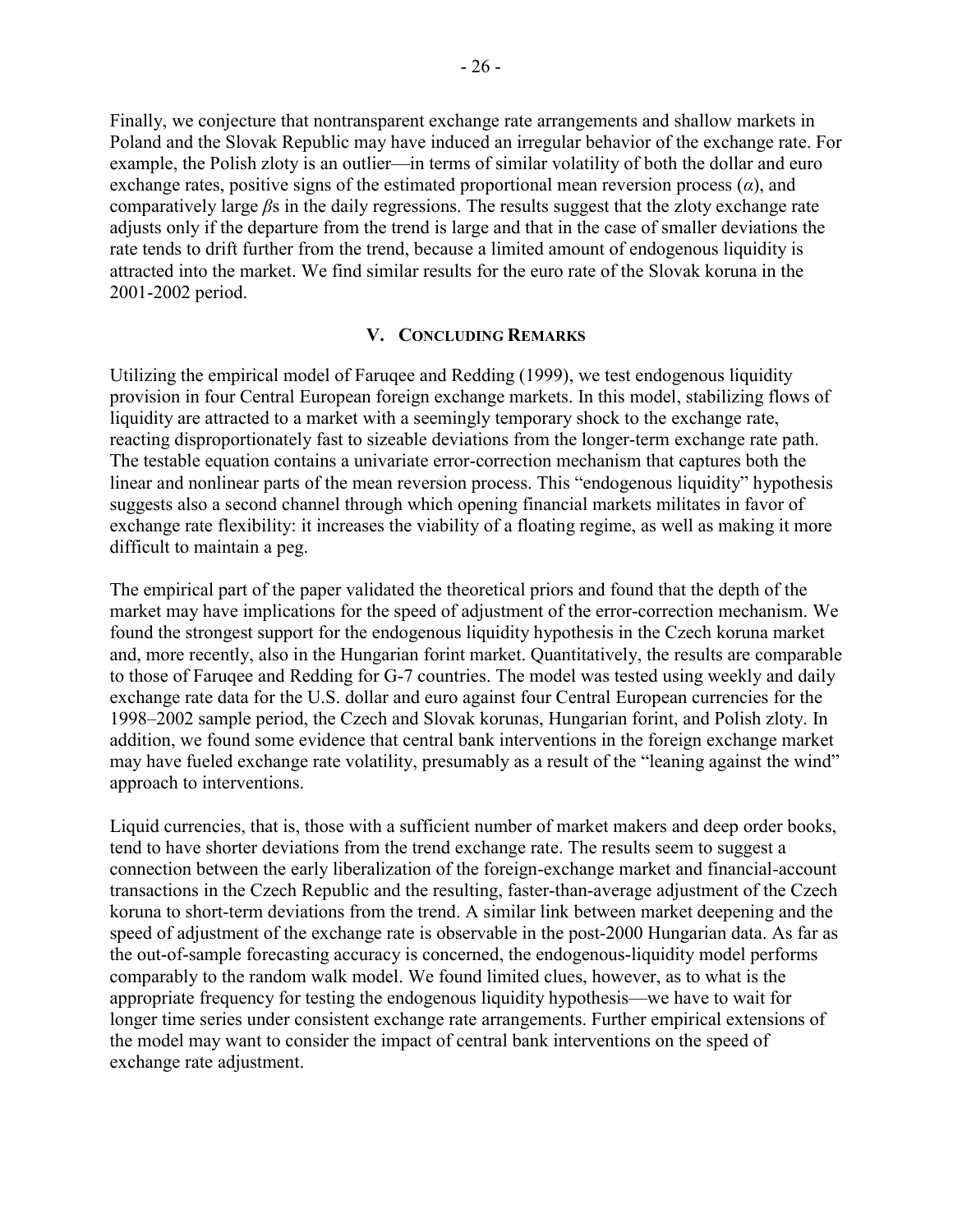#### **The Faruqee-Redding Model of Endogenous Liquidity**

This section recapitulates the three-period model presented in Faruqee and Redding (1999) and (2001). In this model non-informational, noise traders' demand for liquidity,  $\eta_i \sim (0, \sigma_i^2)$ , which is positively serially correlated, is met by risk-averse market makers,  $M<sub>t</sub>$ , who are willing to speculate in order to collect an end-period expected profit. Those informational traders choose the optimal asset holding given a utility function with constant risk aversion,  $\gamma$ , in terminal wealth:

(1) 
$$
U_t(W_0, H_t) = [W_0 + H_t(E_t P_3 - P_t)] - \frac{\gamma}{2} H_t^2 \sigma_t^2,
$$

where the first right-hand side term measures the end-period expected wealth and the second denotes the penalty on the variance of wealth. In equilibrium the noise-trader demand must equal the market-maker demand:

$$
(2) \qquad P_t = E_t P_3 + \frac{\eta \gamma \sigma_t^2}{M_t} \, .
$$

Market makers are attracted to markets where noise trading is significant, resulting in additional entry in period 2, providing an expected excess utility of the optimal holdings over the initial wealth  $W_0$ :

(3) 
$$
U_2 - W_0 = \frac{(E_2 P_3 - P_2)^2}{2 \gamma \sigma^2}
$$
.

Using the all-trader equilibrium (2) and inserting into (3) yields:

(4) 
$$
U_2 - W_0 = \frac{\eta^2 \gamma \sigma_2^2}{2M_2^2}.
$$

Assuming the reservation utility of the marginal market maker to be linear in the number of market makers,  $R(M_2) = \phi M_2$ , period 2 entry will be conditional on surplus from market making (4) exceeding the reservation cost. Hence, the equilibrium number of market makers will be:

$$
(5) \qquad M_2 = \sqrt[3]{\frac{\eta^2 \gamma \sigma_2^2}{2\phi}}
$$

and, consequently, the period 2 price:

(6) 
$$
P_2 = E_2 P_3 + \sqrt[3]{2\phi\eta\gamma^2(\sigma_2^2)^2}.
$$

Non-informational traders have transitory effect on the exchange rate  $P_t$ , while market makers bring it back to fundamental value. The speed of adjustment—an error correction metric—varies between 0 (no second-period adjustment) and 1 (full second-period adjustment):

(7) 
$$
\omega = 1 - \frac{|E_2(P_2 - P_3)|}{|E_1(P_1 - P_3)|}.
$$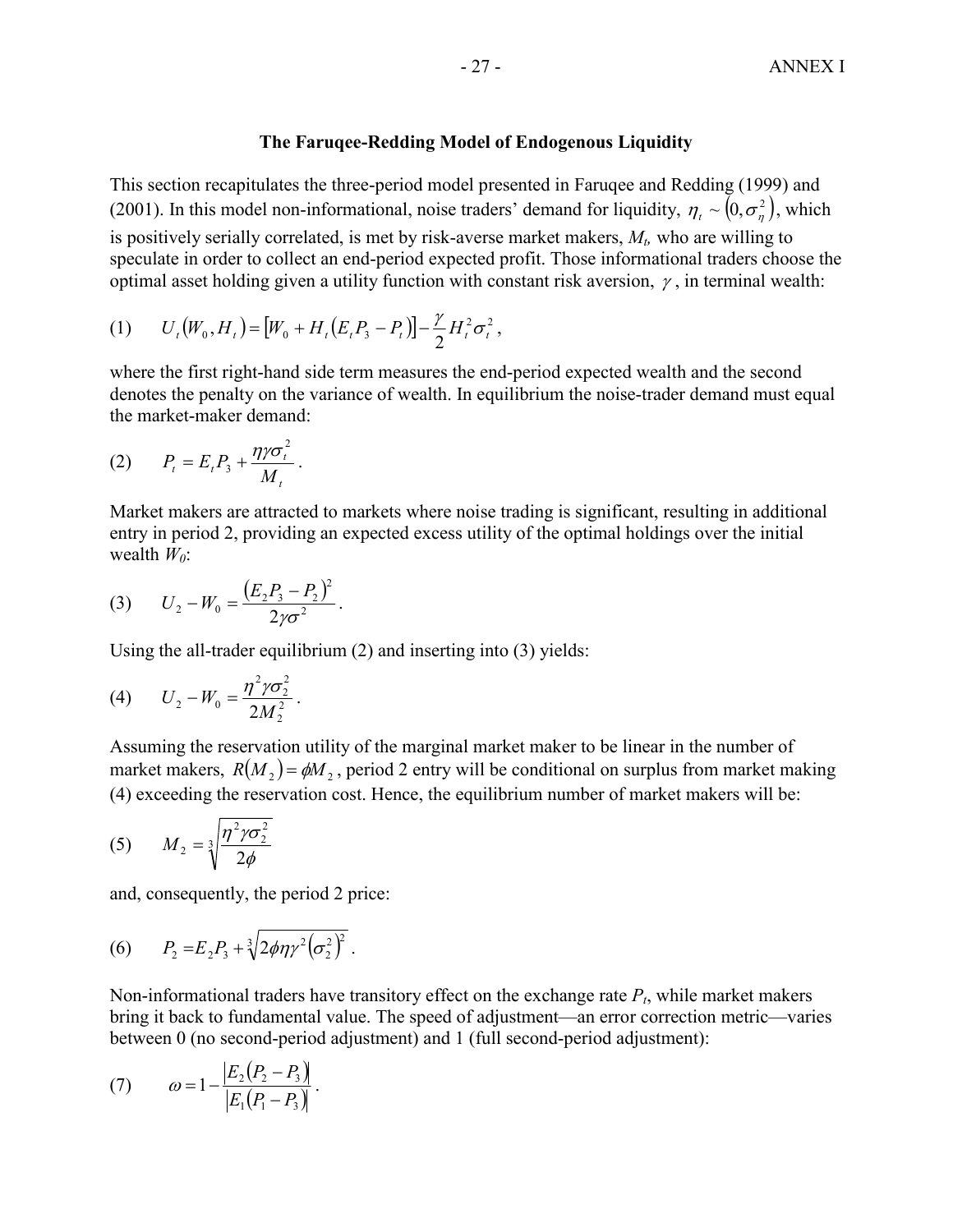Fixing the number of second-period market makers, that is, assuming no endogenous liquidity provision, the error correction mechanism is independent of transitory demand  $(\eta)$ , 2 2  $\omega = 1 - \sigma_2^2 M_1 / \sigma_1^2 M_2$ . Using equation (2) to incorporate the effect of endogenous liquidity, the metric increases in the absolute value of transitory demand  $(\eta)$ :

(8) 
$$
\omega = 1 - \sqrt[3]{\frac{2\phi}{\gamma \eta^2 \sigma_2^2}} \frac{\sigma_2^2}{\sigma_1^2} M_1.
$$

Intuitively, this result indicates that a large non-informational, first-period trading encourages more forceful return toward fundamental value in the next period, both on an absolute and proportional basis  $\partial \omega / \partial \eta > 0$ .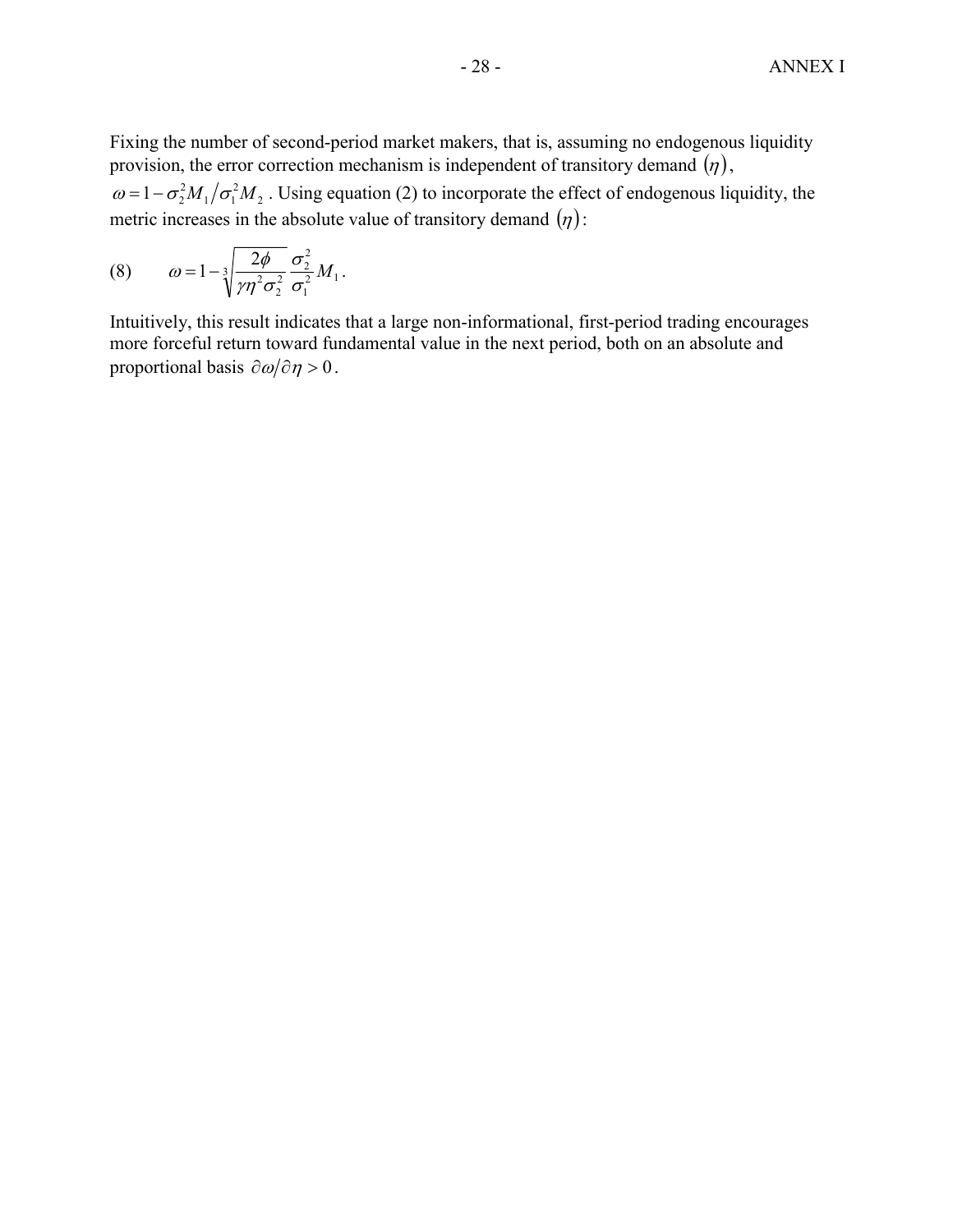# **The Meese-Rogoff "Race"**

Comparing out-of-sample forecasting accuracy, or the so-called Meese and Rogoff (1983) "race," of the various empirical models used in this paper, we find that the pure random walk model (column 1) performs quite similarly to the Faruqee-Redding model without lagged variables (column 2). More specifically, random-walk model's root mean square errors (RMSE) are marginally lower than those of the endogenous liquidity model for Czech koruna and zloty, but marginally higher for the forint and the Slovak koruna. Predictably, the Faruqee-Redding model with lagged variables (column 3) shows lower RMSE than either of the two preceding models for most currencies and forecasting periods.

|                                    | Period of<br>forecast        | Random walk<br>model<br>(1) | Model of<br>endogenous<br>liquidity<br>(2) | Model of<br>endogenous<br>liquidity with<br>random walk<br>(3) |
|------------------------------------|------------------------------|-----------------------------|--------------------------------------------|----------------------------------------------------------------|
|                                    | 1 week                       | 0.217                       | 0.226                                      | 0.204                                                          |
| <b>CZK/EUR</b>                     | 2 weeks                      | 0.167                       | 0.175                                      | 0.157                                                          |
|                                    | 1 month                      | 0.172                       | 0.173                                      | 0.163                                                          |
| Exclusion restriction <sup>1</sup> |                              | <b>NA</b>                   | <b>NA</b>                                  | 1.544                                                          |
| <b>HUF/EUR</b>                     | 1 week<br>2 weeks<br>1 month | 0.060<br>0.073<br>0.089     | 0.051<br>0.064<br>0.087                    | 0.054<br>0.074<br>0.093                                        |
| Exclusion restriction <sup>1</sup> |                              | <b>NA</b>                   | <b>NA</b>                                  | 2.808                                                          |
| <b>PZL/EUR</b>                     | 1 week<br>2 weeks<br>1 month | 0.176<br>0.181<br>0.154     | 0.188<br>0.193<br>0.164                    | 0.174<br>0.184<br>0.154                                        |
| Exclusion restriction <sup>1</sup> |                              | <b>NA</b>                   | <b>NA</b>                                  | 2.192                                                          |
| <b>SLK/EUR</b>                     | 1 week<br>2 weeks<br>1 month | 0.254<br>0.258<br>0.212     | 0.236<br>0.253<br>0.209                    | 0.237<br>0.249<br>0.205                                        |
| Exclusion restriction              |                              | <b>NA</b>                   | <b>NA</b>                                  | 4.300                                                          |

Root Mean Square Forecast Error in Out-of-Sample Estimates of Equation (4) (RMSE x 100)

Source: Author's calculations; daily data. The estimated RMSE are derived from the following equations:  $\Delta e_t = \sum_{i=1}^{24} \delta_i \Delta e_{t-i} + \varepsilon_t$ 1 ,  $\Delta e_t = \alpha n_{t-1} + \beta (n_{t-1})^3 + \varepsilon_t$ , and  $\Delta e_t = \alpha n_{t-1} + \beta (n_{t-1})^3 + \sum_{i=1}^{24} \delta_i \Delta e_{t-i} + \varepsilon_t$ 1  $\beta_1 + \beta (n_{t-1})^3 + \sum \delta_i \Delta e_{t-i} + \varepsilon_t$ , respectively. <sup>1</sup> An *F*-test of joint exclusion of lagged variables, distributed as  $F(24,1114)$ .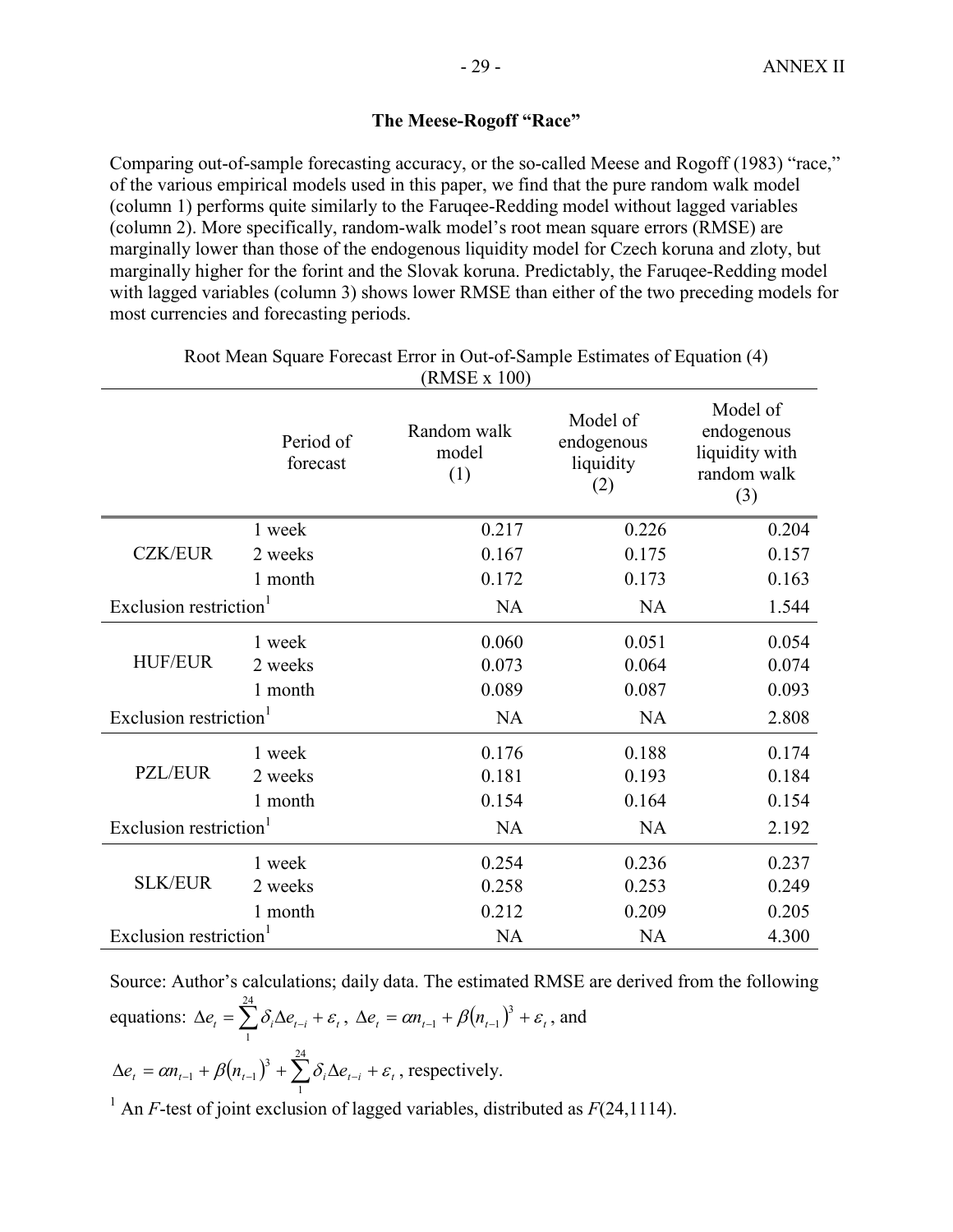#### **References**

- Bacchetta, Phillippe, and Eric van Wincoop, 2003, "Can Information Heterogeneity Explain the Exchange Rate Determination Puzzle?" CEPR Discussion Paper No. 3808 (London: Centre for Economic Policy Research).
- Beine, Michel, Sébastien Laurent, and Christelle Lecourt, 2003, "Official Central Bank Interventions and Exchange Rate Volatility: Evidence from a Regime-Switching Analysis," *European Economic Review*, Vol. 47 (October), pp. 891–911.
- Bofinger, Peter, and Wollmershaeuser, Timo, 2001, "Managed Floating: Understanding the New International Monetary Order," CEPR Discussion Paper, No. 3064 (London: Centre for Economic Policy Research).
- Cogley, Timothy, and James M. Nason, 1995, "Effects of the Hodrick–Prescott Filter on Trend and Difference Stationary Time Series: Implications for Business Cycle Research," *Journal of Economic Dynamics and Control*, Vol. 19 (January–February), pp. 253–278.
- Darvas, Zsolt, and György Szapáry, 2000, "Financial Contagion in Five Small Open Economies: Does the Exchange Rate Regime Really Matter?" *International Finance*, Vol. 3, No. 1, pp. 25–51.
- Derviz, Alexis, 2003, "Components of the Czech Koruna Risk Premium in a Multiple-Dealer FX Market," Czech National Bank Working Paper, No.4 (Prague: Czech National Bank). Available via the Internet: [http://www.cnb.cz/en/pdf/wp4-2003.pdf.](http://www.cnb.cz/en/pdf/wp4-2003.pdf)
- Devereux, Michael B., and Philip R. Lane, 2003, "Understanding Bilateral Exchange Rate Volatility," *Journal of International Economics*, Vol. 60 (May), pp. 109–132.
- Eichengreen, Barry, 2001, "Capital Account Liberalization: What Do Cross-Country Studies Tell Us?" *The World Bank Economic Review*, Vol. 15, No. 3, pp. 341–365.
- Evans, Martin D. D., and Richard K. Lyons, 2002, "Order Flow and Exchange Rate Dynamics," *Journal of Political Economy*, Vol. 110 (February), pp. 170–180.
- Faruqee, Hamid, and Lee Redding, 1999, "Endogenous Liquidity Providers and Exchange Rate Dynamics," *Canadian Journal of Economics*, Vol. 32 (August), pp. 976–994.
	- \_\_\_\_\_\_\_\_\_, 2001, "Asset Markets and Endogenous Liquidity," *Scottish Journal of Political Economy*, Vol. 48 (May), pp. 196–209.
- Ghosh, Atish R., Anne-Marie Gulde, and Holger C. Wolf, 2003, *Exchange Rate Regimes: Choices and Consequences*, MIT Press (Boston: Massachusetts).
- Granger, Clive W.J., and Pierre L. Siklos, 1997, "Regime-Sensitive Cointegration with an Application to Interest-Rate Parity," *Macroeconomic Dynamics*, Vol. 1, No. 3, pp. 640–657.